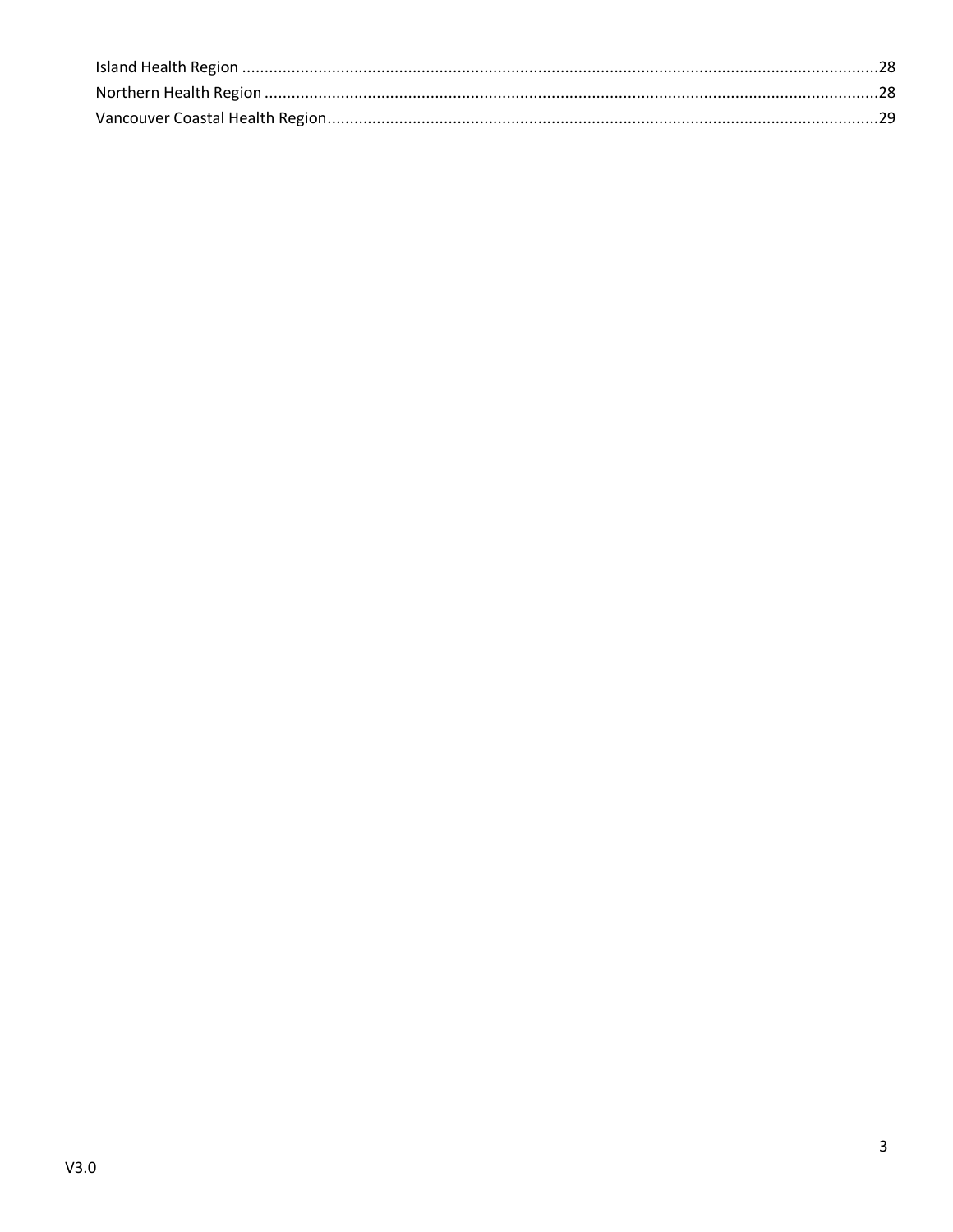<span id="page-3-0"></span>Thank you for choosing to participate in the Health Career Access Program (HCAP). Your expression of interest reflects a commitment to quality care for seniors and support for employment opportunities for people in British Columbia (BC).

Since its launch in September 2020, HCAP has supported thousands of individuals to prepare for employment in longterm care, assisted living and home support locations across the province. HCAP provides a pathway for interested participants with little to no health care experience to be hired and receive paid employer-sponsored training. They start their careers as a Health Care Support Worker (HCSWs) and on completion of their educational program qualify as a registered health care assistant (HCA).

HCAP is an innovative employment and education strategy highly valued by employee participants and has received support across the province from both private and public employers**.** HCAP is committed to inclusive hiring practices, providing equal opportunity for participation in a culturally safe environment for underrepresented groups, including women, Indigenous peoples, persons with disabilities, members of visible minorities and LGBTQIA2S+ applicants.

While the Ministry of Health provides leadership and oversight, joint responsibility for shaping the program is shared with the Ministry of Advanced Education and Skills Training, and regional health authorities.

A key success factor for the HCAP initiative is that the HCAP employee is welcomed to the health care team in each facility. Employers are responsible for ensuring that management and staff provide a safe and supportive learning environment for the HCAP Health Care Support Worker. A few key points that build success for each employer include:

- Ensure that your facility is operating in a culturally safe manner, including alignment with the principles of Indigenous Cultural Safety and other principles of diversity and inclusion.
- The HCSW position is an introductory position, and participants are often new to health care. Please be mindful of this and ensure that your orientation to the position is thorough, and that new staff (HCSWs) are given the opportunity to ask questions. Further information about orientation and onboarding is included in this guide.
- The HCSW position is a new position in the sector, and other staff in your facility may not be aware of the scope of their work. Please educate your existing staff about the new HCSW role, how it will be incorporated into your facility, and how existing staff can act as mentors for HCSWs. This will assist with their integration into your team and create a strong foundation for long-term success.
- The HCSW does not provide direct care, however, they bring new perspectives and are eager to learn and contribute. The HCSW role can relieve Health Care Assistants (HCAs) of non-clinical aspects of work allowing HCAs to spend quality time with residents. Please ensure that HCSWs are provided with on-the-job learning opportunities wherever possible.

HCAP will increase the supply of HCAs in BC, improving service delivery and quality of care for seniors. A shared commitment to support onboarding and learning will be key success factors in the seniors' sector workforce.

# <span id="page-3-2"></span><span id="page-3-1"></span>British Columbia's New Training Model for Health Care Assistants

# Document Purpose

This document is intended for employers of the Health Career Access Program (HCAP) to reference program policy and procedures. This guide is not a replacement for any clauses under the Employer Funding Agreement. It does, however, replace the Employer Guide released in July 2021, as it contains several key updates.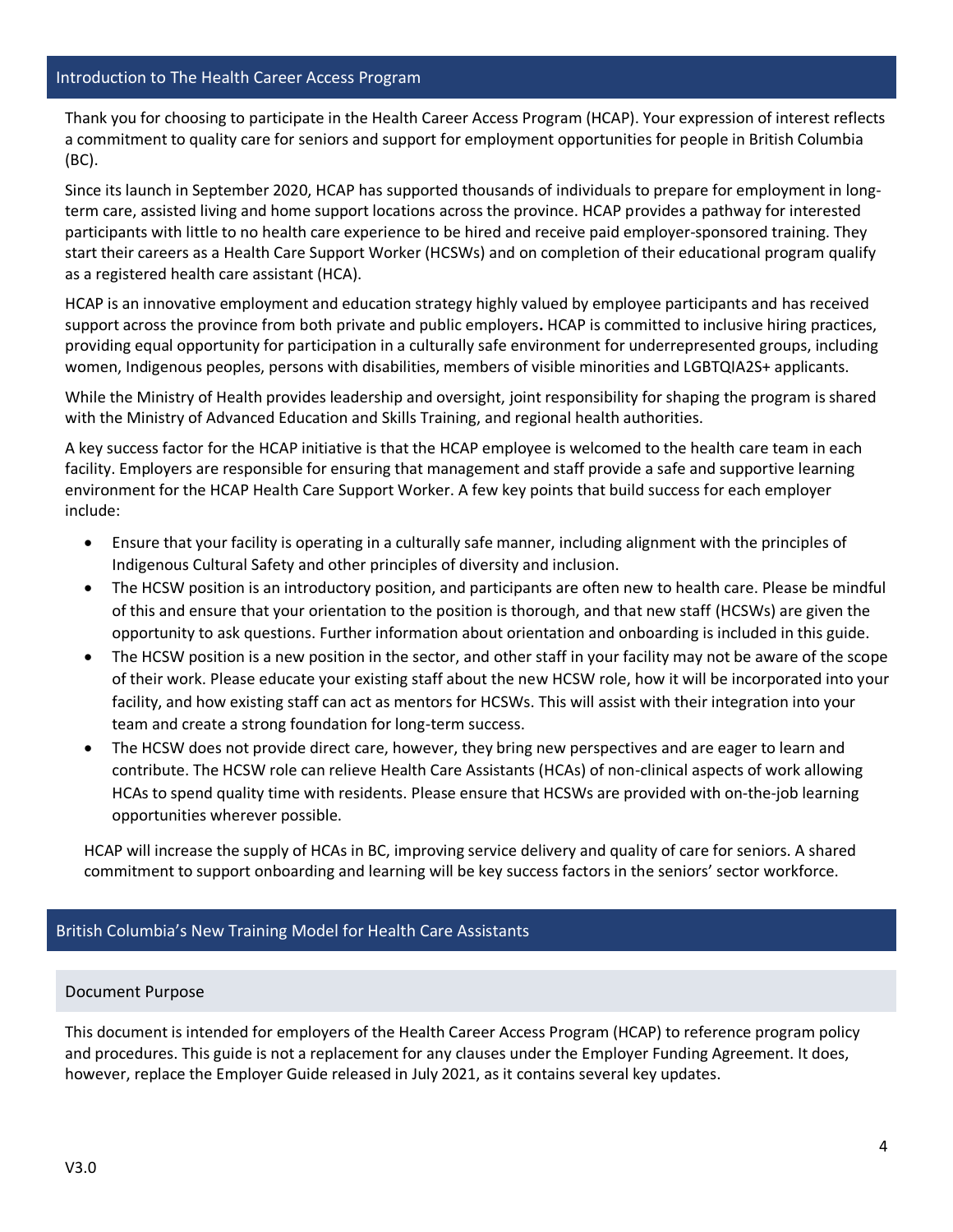# <span id="page-4-0"></span>Program Overview and Intent

On September 9, 2020, the Government of British Columbia announced HCAP to increase the supply of HCAs in BC and support employment transitions to the health sector. HCAP provides an opportunity for individuals to begin employment as an HCSW, a non-direct care role and receive employer-sponsored training leading to a provincially recognized HCA credential. Through HCAP, employers can become an integral part of an innovative strategy that will address recruitment challenges in the long-term care sector and build an engaged workforce. There is no fee or cost levied on organizations that choose to take part. Employee wages, benefits and education costs will be fully covered by the Government of British Columbia.

All long-term care and assisted living employers (including health authority owned and operated, affiliated and private) providing care to seniors in BC and who employ registered HCAs are invited to participate in the HCAP.

# <span id="page-4-1"></span>Participant Journey

- 1. Individuals interested in participating in HCAP submit a Participant Expression of Interest (PEOI), which captures name, preferred region of work, and contact information: <https://www2.gov.bc.ca/gov/content/covid-19/economic-recovery/work-in-health-care>
- 2. PEOI data is then entered into the HCAP Employer Portal, where employers can access a list of participants in the site's proximity, or who have expressed an interest in relocating.
- 3. Participants are prompted to use their BC Services Card to log in any time to manage their own expression of interest and personal information.
- 4. Participants may be contacted by eligible employers to discuss possible employment.
- 5. Once hired, participants sign a Return of Service agreement.
- 6. Participants complete onboarding and orientation.
- 7. Participants work as an HCSW in the site. Ideally this is a 3-month period and can be extended up to 6 if necessary.
- 8. The HCSW is enrolled into an HCA educational cohort and begins the education component at a postsecondary institution (PSI). They will continue to work as an HCSW while they are studying to become an HCA.
- 9. Upon completion of training program, participants are eligible to register as an HCA.
- 10. Participants complete a 12-month return of service, during which time they work as an HCA.

# <span id="page-4-2"></span>Employer Journey

- 1. Employers interested in participating in HCAP submit an expression of interest (EEOI) with site and workforce information a[t https://HCAPEmployers.gov.bc.ca](https://hcapemployers.gov.bc.ca/)
- 2. EEOI is reviewed and an allocation of HCSWs is confirmed.
- 3. Once allocation is communicated, employers sign an Employer Funding Agreement administered by the Health Authority.
- 4. Once signed, employers are granted access to the HCAP Employer Portal where they can access the names and contact information of interested participants. They will then proceed with their regular hiring processes to hire participants.
- 5. After hiring, employers will support the participant through the onboarding and orientation process, preparing the individual for their role as an HCSW within the employer's organization.
- 6. Employers provide leave to participants to complete formal HCA training.
- 7. Upon completion of training and registration as an HCA, participants will be offered a position as an HCA.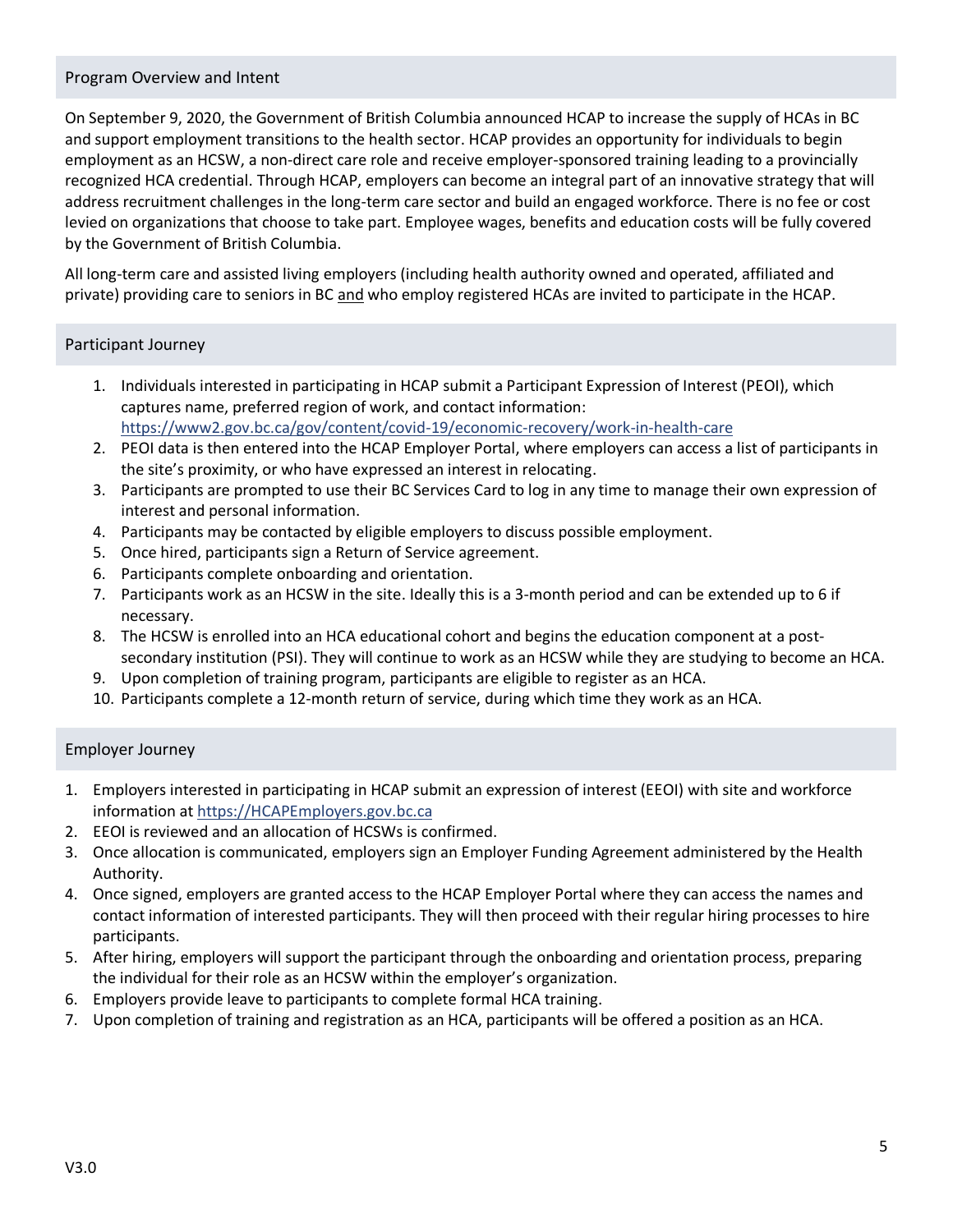# <span id="page-5-1"></span><span id="page-5-0"></span>Employer Benefits

Employer participation is a key component of the HCAP work-integrated learning model and an opportunity for employers to advance workforce development within their sector. HCAP provides employers funding for a new nondirect, non-patient care role, including formal training at a participating post-secondary institution. Through the program, employers are able to access a provincially developed staffing pool to fill vacancies and support the professional development of internal and external candidates to access rewarding careers within their organizations and the broader sector, thereby building a more equitable workforce.

# <span id="page-5-2"></span>Employer Eligibility

To be eligible to participate in HCAP, employers must be both:

- Operators of long-term care and assisted-living sites providing care to seniors in BC, including private employers with no public funding, contracted affiliate providers and health authorities. Staffing subcontractors to primary operators are also eligible to participate; and
- Employers of registered health care assistants.

#### <span id="page-5-3"></span>Expression of Interest and Allocation Process

Employers can express their interest in becoming a participating employer by submitting their long term care or assisted living site data and number of HCSWs requested using the web form located at: <https://hcapemployers.gov.bc.ca/>

At the time of release of this document, the Employer Expression of Interest (EEOI) is a rolling intake; employers may express interest at any time. EEOIs will be reviewed periodically with formal allocations communicated through regional health authorities.

#### <span id="page-5-4"></span>Employer Funding Agreement

Long-term care and assisted-living facility employers must enter into a formal agreement with a regional health authority to participate in HCAP. This agreement, called the *Employer Funding Agreement* outlines specific terms and conditions, funding arrangements and accountabilities with respect to HCAP. There are two versions: one for Health Employers Association of British Columbia (HEABC) members and one for non-HEABC members.

Employers are responsible for complying with the terms and conditions outlined in the funding agreement, including hiring requirements and HCSW employment terms.

In the case of any discrepancies between this document and the *Employer Funding Agreement,* the latter will be deemed to prevail.

#### <span id="page-5-5"></span>Employer Obligations to the HCSW

The following terms outline the related obligations of employers.

The HCAP requires an employer commitment of approximately 12-18 months for each HCSW. During this period:

• The employer will provide supernumerary employment according to the terms and conditions of employment outlined in the EFA.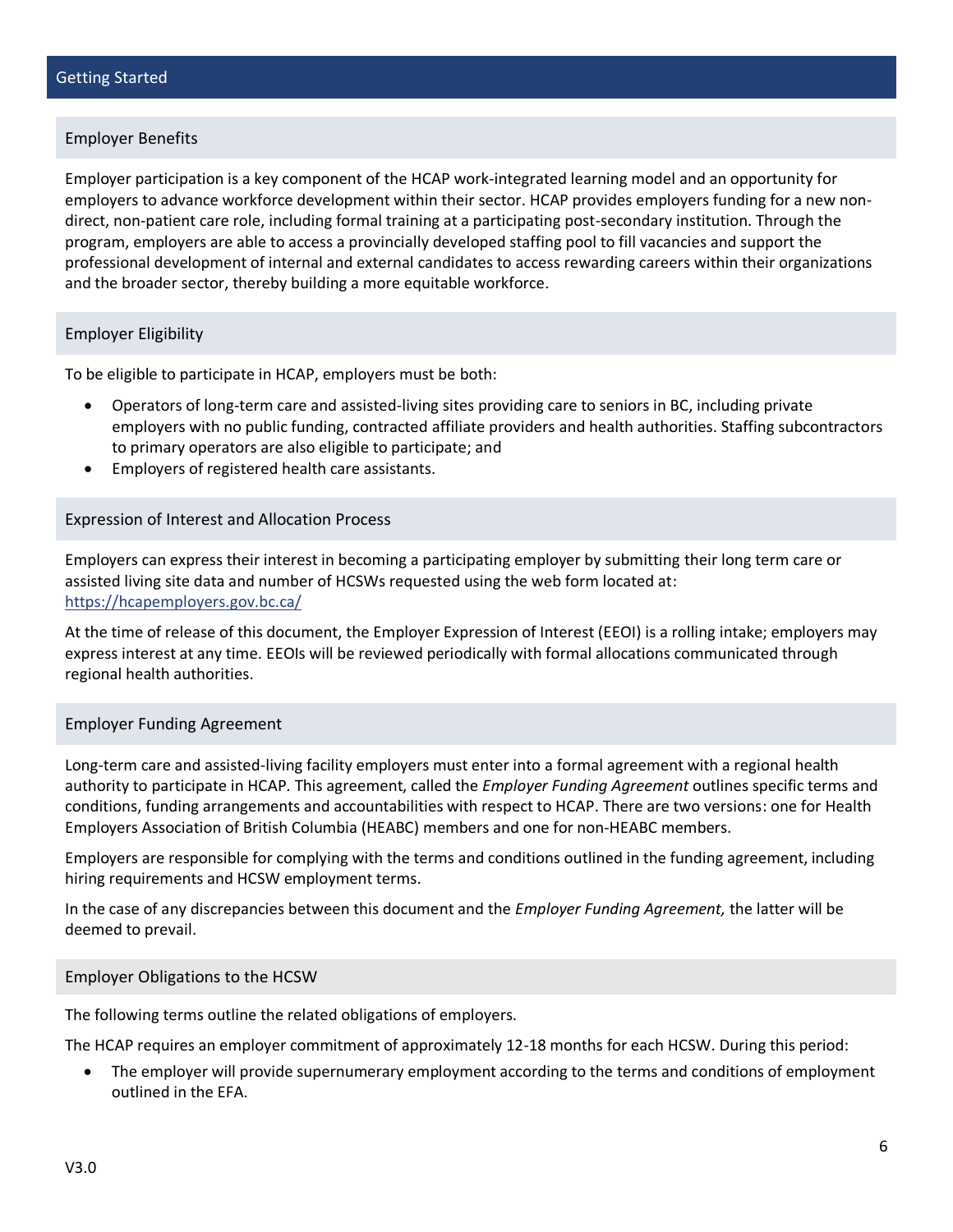- Employers will be responsible for working with the applicable regional health authority and post-secondary institution to support enrollment of the HCSW in HCA training. Subsequently, the employer must provide appropriate oversight to the HCSW during their progression through the HCA program.
- Employers must provide the HCSW leave to complete their educational program and pay the educational leave stipend during this time.
- Employers must support principles of equity, cultural safety, and accessibility for participants and other employees.

# <span id="page-6-0"></span>Employer Support

The following Health Authority services and supports are available to employers:

| <b>Employer Liaison</b><br>and Support   | General point of contact and support for participating non-health authority<br>employers.<br>Assist participating employers with their information needs to smooth<br>program onboarding and hiring.                                                                                                                                                                                                                                                                                                                                                                                                                    |
|------------------------------------------|-------------------------------------------------------------------------------------------------------------------------------------------------------------------------------------------------------------------------------------------------------------------------------------------------------------------------------------------------------------------------------------------------------------------------------------------------------------------------------------------------------------------------------------------------------------------------------------------------------------------------|
| Program<br>Administration                | Communicate and facilitate administrative processes, including signing of<br>$\bullet$<br>Employer Funding Agreements, invoicing/payment, reconciliation and<br>monitoring.                                                                                                                                                                                                                                                                                                                                                                                                                                             |
| Recruitment<br><b>Support</b>            | Development of regional participant pools to support placement of<br>$\bullet$<br>candidates at participating sites.<br>Assistance to confirm that HCSW hires meet program eligibility criteria.<br>٠                                                                                                                                                                                                                                                                                                                                                                                                                   |
| <b>Regional Training</b><br>Coordination | Respond to questions regarding the standardized provincial HCSW<br>٠<br>orientation curriculum and the formal HCA education program.<br>Provide a centralized regional point of contact for participating employers<br>and post-secondary institutions to coordinate the flow of newly hired<br>HCSWs into available training programs.<br>Prioritize filling approved HCAP training cohorts and bundle learner<br>applications to share with HCA education program.<br>Work with Government and PSIs to ensure that sufficient training capacity<br>is in place regionally to meet demand created through the program. |

# <span id="page-6-1"></span>Regional Contact List

| <b>Health Authority</b> | Contact                              |
|-------------------------|--------------------------------------|
| Providence Health       | phcapply@providencehealth.bc.ca      |
| Interior Health         | healthcareeraccess@interiorhealth.ca |
| <b>Fraser Health</b>    | HCAP@fraserhealth.ca                 |
| VCH                     | VCHHCAPInquiries@vch.ca              |
| Island Health           | IslandHealthHCAP@viha.ca             |
| Northern Health         | Emily.Plummer@northernhealth.ca      |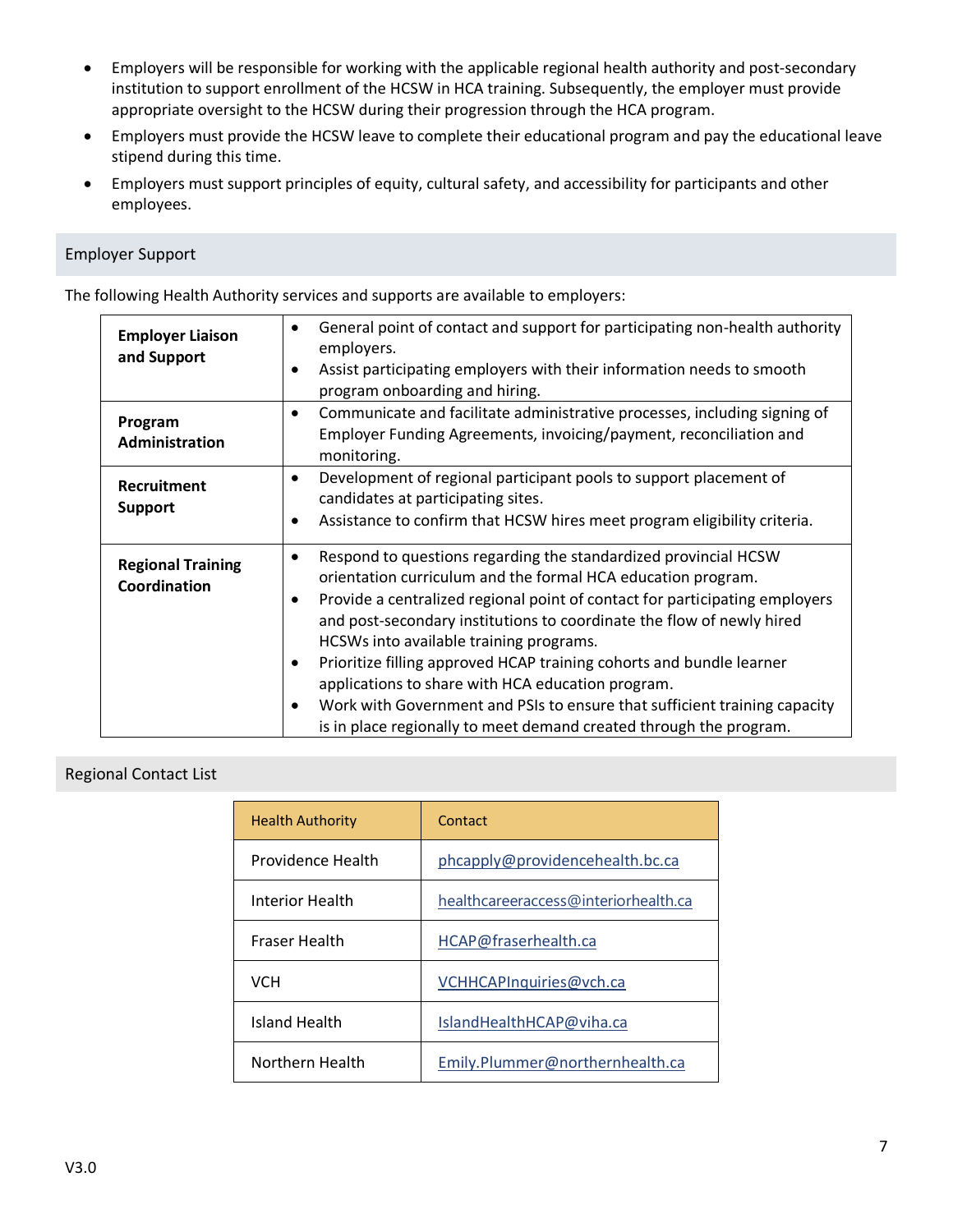# <span id="page-7-0"></span>WorkBC

WorkBC provides employment-related services and supports to assist people of all backgrounds and abilities to find and keep employment that will improve their lives. WorkBC Centres around the province are available to assist employers with recruiting well-suited candidates to HCAP positions.

In partnership with regional health authorities, WorkBC has identified pathways for WorkBC Centres to flag referrals of pre-screened candidates through email, in addition to the required application through normal program processes.

Employers can connect with the key WorkBC contacts in their local health authorities. These are provided in *Appendix C: WorkBC Key Contacts for HCAP Employers*.

# <span id="page-7-1"></span>Hiring and Employment Equity

Employers must commit to inclusive hiring practices as part of their participation in HCAP. The program is committed to providing equal opportunity for participation in culturally safe environments to underserved groups, including but not limited to women, Indigenous peoples, persons with disabilities, racialized peoples, people of specific socioeconomic classes, and LGBTQIA2S+ applicants.

# <span id="page-7-2"></span>Collective Agreements

A variety of collective agreements are in place across the health sector, including the Health Services and Support Community Subsector Collective Agreement (CBA) the Facilities Bargaining Association (FBA) Collective Agreement and others. All employers participating in HCAP are expected to follow any collective agreement commitments in place within their work site and undertake hiring and implementation of the HCSW opportunity in a manner that is consistent with the collective agreement(s) they are party to, including following position posting requirements.

<span id="page-7-3"></span>

#### <span id="page-7-4"></span>Internal Postings

Where required by the collective agreements, new positions must first be posted internally before they are made available to applicants from outside of an employer's organization. If the work site is not subject to collective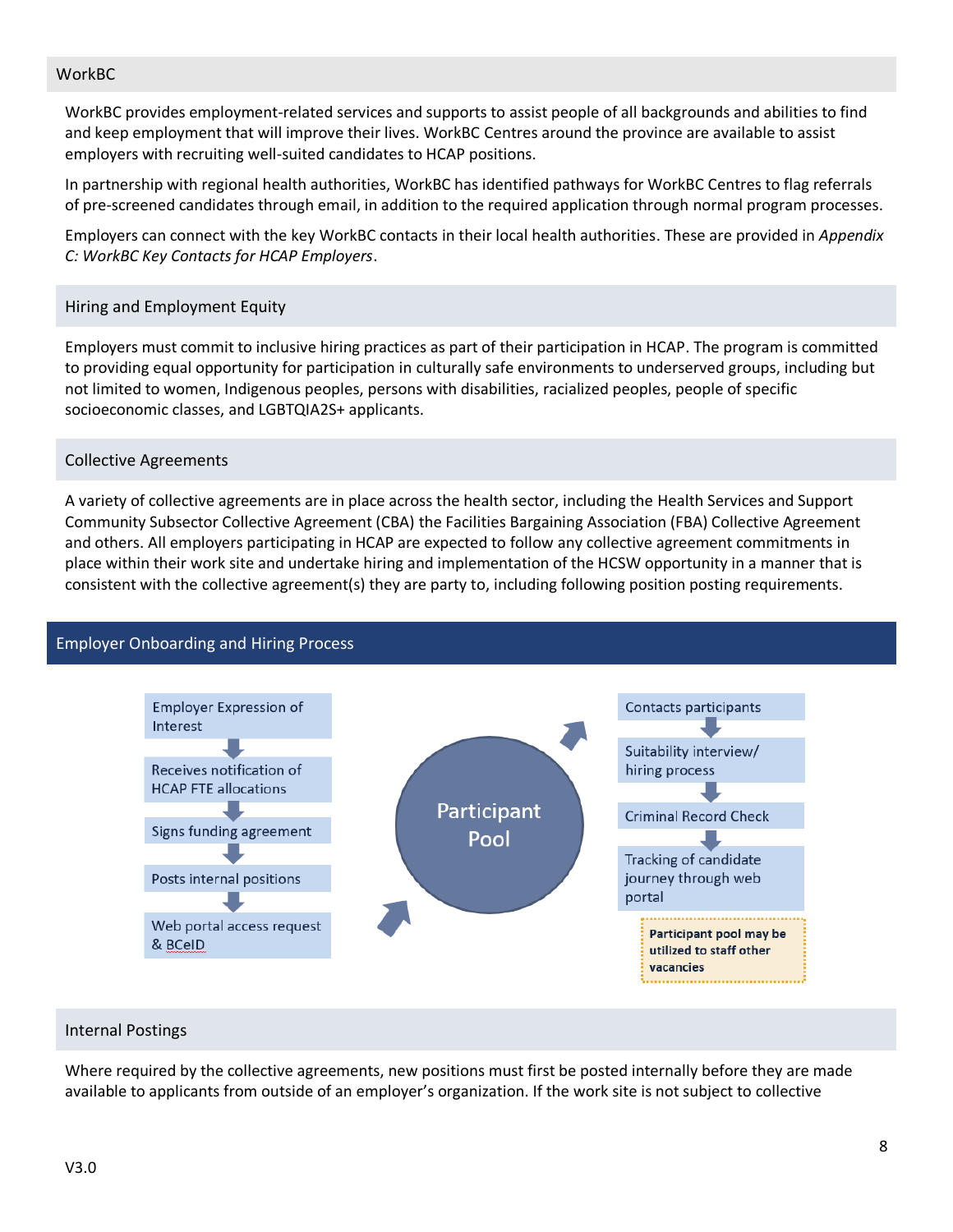agreement posting requirements, the position may be filled internally, or the employer may move directly to selecting an applicant through the HCAP matching process.

*Note: The HCAP Employer Portal must be used to record an internal hire as described below in the Hiring for Non-HCAP Opportunities section.*

<span id="page-8-0"></span>Participant Pool

HCAP was launched with a Participant Expression of Interest web form that has enabled thousands of British Columbians to indicate their interest to participate in HCAP. Participants submit their interest online in the link below and become part of the HCAP Participant Pool that can be accessed through the *HCAP Employer Portal* as described in the next section.

The Participant Expression of Interest web form can be found at: [https://www2.gov.bc.ca/gov/content/covid-](https://www2.gov.bc.ca/gov/content/covid-19/economic-recovery/work-in-health-care)[19/economic-recovery/work-in-health-care](https://www2.gov.bc.ca/gov/content/covid-19/economic-recovery/work-in-health-care)

<span id="page-8-1"></span>Signing up for the Employer Portal

The *HCAP Employer Portal* is a web application where HCAP employers can access a list of potential HCAP participants. The portal also enables employers to engage with participants, enter hiring events and track and manage allocations to their long-term care or assisted living sites. For the user to be able to register and use the portal, they must have already submitted an Employer Expression of Interest and signed an *Employer Funding Agreement*.

Access to the HCAP Employer Portal is via BCeID:

Basic BCeID or Business BCeID\* *\*Only if you already have one*

If you don't have a BCeID:

- 1. Create your Basic BCeID online:<https://www.bceid.ca/register/>
- 2. Receive an email confirming your BCeID
- 3. Once obtained, use your BCeID to log into the portal by clicking on the Login button on the top right-hand side of the page at: [HCAPEmployers.gov.bc.ca](file://///SFP.idir.bcgov/s114/S15026/HWPI/Shared/Health%20Career%20Access%20Program/5.0%20Policy%20Documents/6.5%20Guidance%20Provided%20to%20Employers/HCAP_Employer%20Guidance/March%202021/HCAPEmployers.gov.bc.ca)
- 4. Click on the BCeID button to enter your credentials.
- 5. Upon initial login attempt, you will land on a disclaimer page and a validation request will be sent to the Ministry.<sup>1</sup>
- 6. Within two business days, employers receive email correspondence from the Ministry advising of access or of any request concerns.

Please note that your access will only be granted if you have approved allocations under HCAP.

Information in the EEOI portal has been collected under sections 26(c) and (e) of the Freedom of Information and Protection of Privacy Act (FOIPPA) for the purposes of administering the Health Career Access Program. Information will only be used by authorized personnel to fulfill the purpose for which it was originally collected or for a use consistent with that purpose. Information to other public bodies or individuals will not be disclosed except as authorized by FOIPPA.

<sup>1</sup> Disclaimer:

Thank you for logging in. Your access request is being reviewed.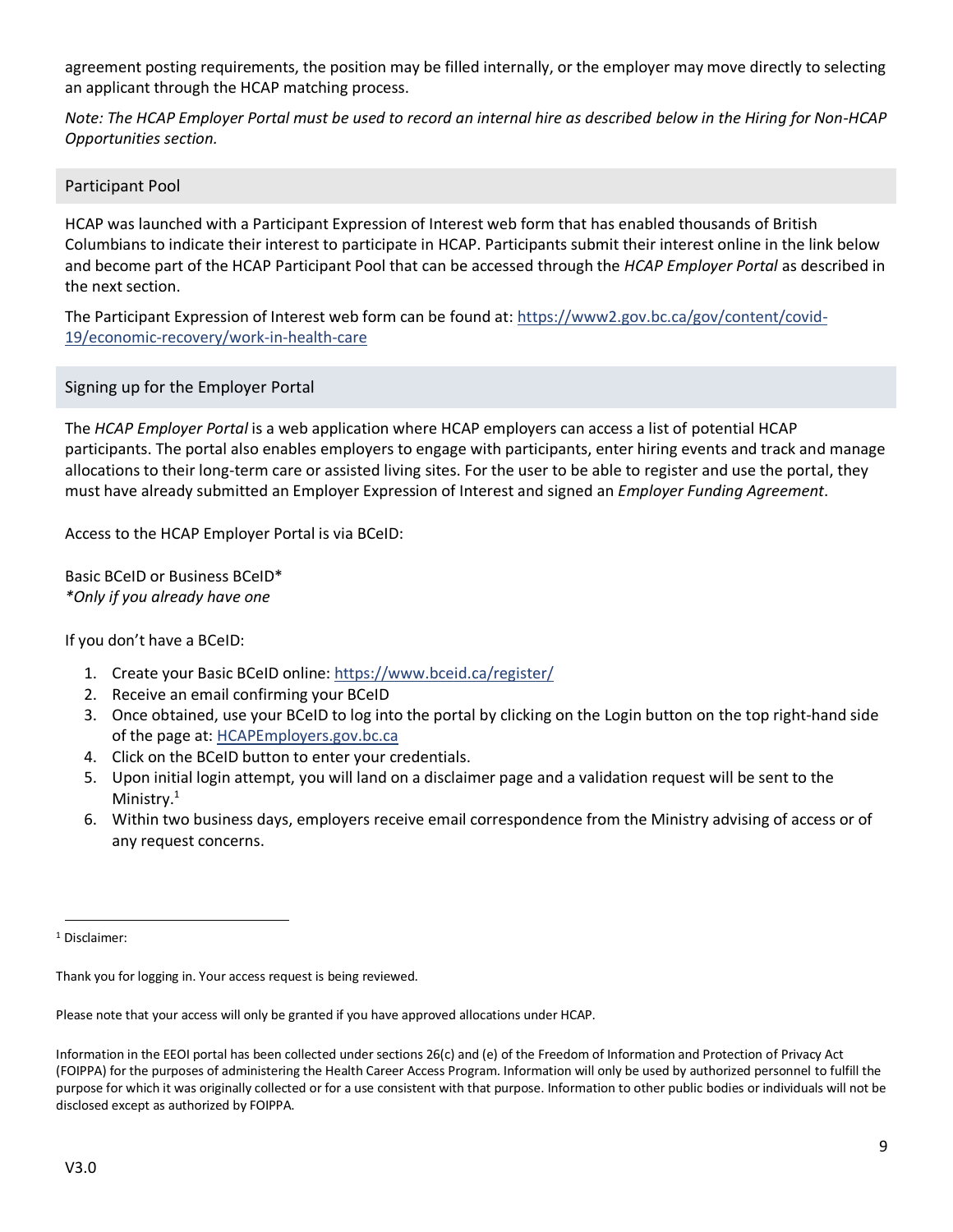# <span id="page-9-0"></span>Sourcing Candidates Through the Employer Portal

Once employers have satisfied any applicable internal posting requirements, the HCAP Participant Pool should be the primary source for interested candidates. Participants within their geographic area will be visible to employers who can then use the list to engage participants and record hiring actions.

Once their login has been validated, employers can return to [HCAPemployers.gov.bc.ca](file://///SFP.idir.bcgov/s114/S15026/HWPI/Shared/Health%20Career%20Access%20Program/5.0%20Policy%20Documents/6.5%20Guidance%20Provided%20to%20Employers/HCAP_Employer%20Guidance/March%202021/HCAPemployers.gov.bc.ca) and use their credentials to proceed to the participant list.

By clicking on the *View Participants* button, employers will see the list of participants available in their hiring area. Contact information is not immediately visible from the *Available Participants* view.

To contact a participant and begin the hiring process:

- 1. Select a participant and click on the *Actions* button on the participant row, then click Engage.
- 2. The selected candidate will be moved to your MyCandidates list and contact information will become visible.

The employer must update the candidate's status at each of the following hiring events:

- Interviewing
- Offer Made
- Hired

At any point, should the participant withdraw from the hiring process or not move through to a confirmed hired status, the employer can remove them from consideration by clicking Actions > Archive.

*Note that engaging a participant does not remove them from other employers' participant lists. They will be visible to all employers until brought to a Hired status, at which time an indicator will mark that the participant is no longer available.*

# <span id="page-9-1"></span>Provincial Participant Engagement

The Ministry continues to reach out to participants who have submitted their expressions of interest to provide more information about HCAP and the HCA and HCSW roles. Provincial program representatives will also reconfirm their continuing intent to participate in the program and, upon completion, work as an HCA. The last date of confirmed interest is recorded in the portal on the participant record.

Participants who indicate that they are no longer interested will be withdrawn from the program and from the employer view.

# <span id="page-9-2"></span>External Recruitment

Employers may post externally as a last resort if, following a reasonable attempt, they cannot source internally, through the portal or with assistance from the Health Authority regional point of contact and WorkBC.

# <span id="page-9-3"></span>Candidate Assessment

To be eligible to participate in HCAP, individuals must meet the minimum requirements set out for the program, irrespective of any higher entrance requirements that may be in place in local post-secondary institutions. Basic criteria for participants include:

- Completion of Grade 10, including the successful completion of English 10, or equivalency;
- No prior completion of an HCA training program in BC;
- Not currently employed in an HCA role; and
- Canadian citizenship or permanent residence.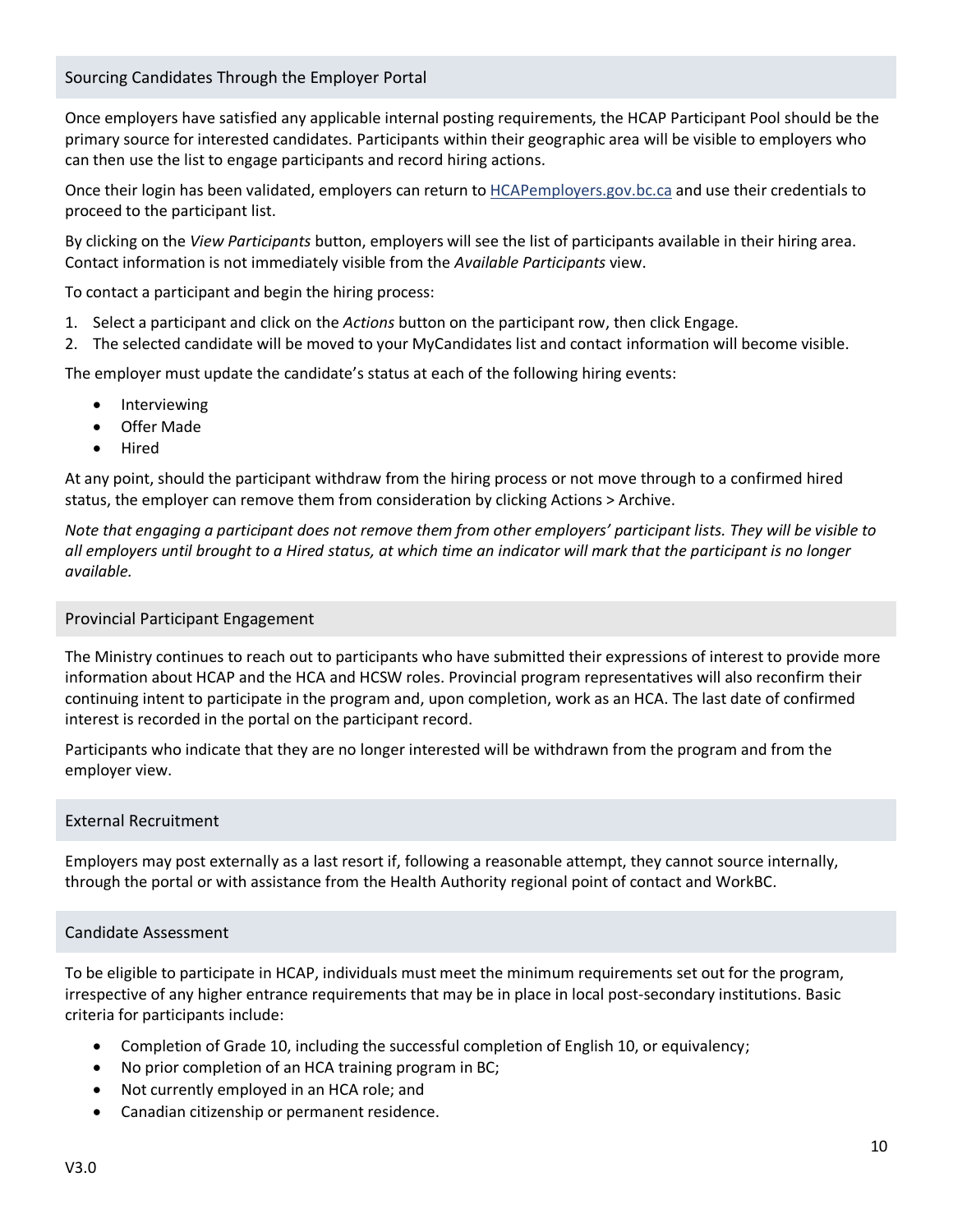English language requirements are consistent with those of the BC Care Aide and Community Health Worker Registry and vary between individuals whose first language is English and those whose first language is not English.

# <span id="page-10-0"></span>English Language

As an HCAP employer, it is your responsibility to ensure that your new HCSW hires meet the minimum criteria of the program but supports exist within the program to help you.

[English language competency requirements](https://www.cachwr.bc.ca/Documents/Educators/English-Language-Competency_HCA-Program-Entry_2018.aspx) are established by the BC Care Aide and Community Health Worker Registry (the Registry). Please note that assessment criteria differ between individuals whose first language is English and those whose first language is not English.

For participants whose **first language is English**, English 10 or equivalent can be shown with:

- Transcript from a country with English language systems/institutions
- 7+ years of education in English or 3+ years at a high school or college level
- Equivalent courses or assessments can be used, but the years of education in English as above must always be demonstrated

If an applicant whose first language is English cannot provide evidence of English language proficiency at an English 10 level (or higher as required by the partner post-secondary institution), they can be referred to an Adult Upgrading program (see Table below). Allow at least 3 months of part-time study per grade level of English upgrading (minimum 90 hours).

| <b>Health</b><br><b>Authority</b>               | <b>Institution</b>                      | <b>Adult Upgrading</b><br>(Adult Basic Education)                                                                      | <b>English Language Learning</b>                                                                                                        |
|-------------------------------------------------|-----------------------------------------|------------------------------------------------------------------------------------------------------------------------|-----------------------------------------------------------------------------------------------------------------------------------------|
| Fraser                                          | Douglas<br>College                      | https://www.douglascollege.ca/fut<br>ure-students/explore-<br>douglas/ways-study/english-and-<br>mathematics-upgrading | https://www.douglascollege.ca/progra<br>ms-courses/explore-programs-<br>courses/faculties/english-language-<br>learning-and-acquisition |
| Health<br>Kwantlen<br>Polytechnic<br>University |                                         | https://www.kpu.ca/aca/acp/adult<br>-basic-education-courses                                                           | https://www.kpu.ca/acp/els                                                                                                              |
|                                                 | Okanagan<br>College                     | https://www.okanagan.bc.ca/upgr<br>ading                                                                               | https://www.okanagan.bc.ca/English-<br>Language                                                                                         |
| Interior<br>Health                              | Thompson<br><b>Rivers</b><br>University | https://www.tru.ca/programs/abe.<br>html                                                                               | https://www.tru.ca/edsw/schools-<br>and-<br>departments/esl/academic_esal/regul<br>ations.html                                          |
| <b>Northern</b><br>Health                       | College of New<br>Caledonia             | https://cnc.bc.ca/programs-<br>courses/programs/detail/academic<br>-upgrading                                          | https://cnc.bc.ca/programs-<br>courses/programs/detail/english-<br>language                                                             |

For participants whose **first language is not English** successful completion of an English Language Proficiency test is required. The Registry has identified a number o[f English Language Proficiency Tests](https://www.cachwr.bc.ca/Documents/HCA-Program-Entry-English-Proficiency-Tests_Info.aspx) to confirm if a candidate meets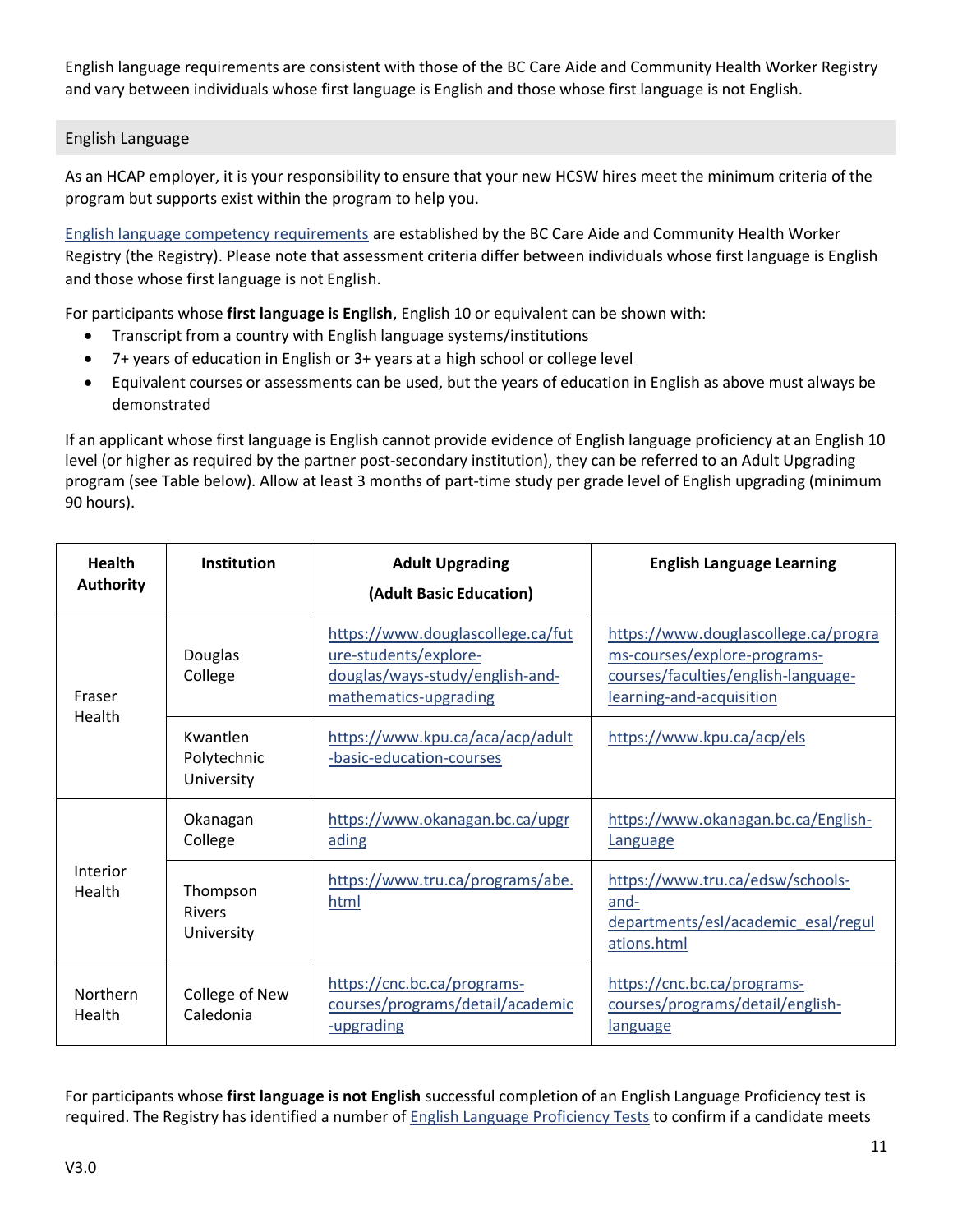the identified standard. Potential new hires who are required to complete an English Language Proficiency Test may also be eligible for reimbursement of the test fees – see Pre-requisite Stipend section below.

| Assessment                                                                       | Years<br><b>Valid</b> | Cut scores – minimum<br><b>HCA program entry</b>                        | <b>Cut scores – ELL</b><br>upgrading or HCA-ESL if<br>available           |
|----------------------------------------------------------------------------------|-----------------------|-------------------------------------------------------------------------|---------------------------------------------------------------------------|
| <b>Canadian Language</b><br><b>Benchmark</b><br><b>Placement Test</b><br>(CLBPT) | $\mathbf{1}$          | Speaking & Listening -<br>7<br>Reading & Writing $-6$                   | Speaking & Listening $-6$<br>Reading & Writing $-5$                       |
| International<br><b>English Language</b><br><b>Testing System</b><br>(IELTS)     | $\mathcal{P}$         | Overall $-6$<br>Speaking & Listening -<br>6<br>Reading & Writing - 5.5  | Overall $-5.5$<br>Speaking & Listening -<br>5.5<br>Reading & Writing $-5$ |
| Test of English as a<br><b>Foreign Language</b><br>(TOEFL), IBT only             | $\mathcal{P}$         | Overall - 76<br>Speaking & Listening -<br>20<br>Reading & Writing $-18$ | Overall - 56<br>Speaking & Listening -<br>15<br>Reading & Writing $-13$   |

Standardized English language proficiency test cut scores required for HCAP participation:

# <span id="page-11-0"></span>Mandatory Covid-19 Vaccination Policy

The Provincial Health Officer (PHO) has ordered that all staff working in health care facilities must be fully vaccinated for COVID-19 unless provided a medical exemption by the PHO. Employers should apply the same processes for HCAP participants as they are taking with other staff that fall under PHO orders.

- HSCWs working in long-term care and senior's assisted living settings must complete all required doses of COVID-19 vaccine prior to entering the workplace as an employee of HCAP.
- HCSWs must demonstrate their vaccine status to the employer by providing the required documentation prior to entering the workplace as an employee of HCAP.

Employers are required to verify COVID-19 vaccination status of all new employees as a mandatory requirement prior to providing a letter of offer.

Please note that if you are an HEABC employer, you should follow the guidance issued by HEABC regarding implementing the mandatory vaccination requirements (see especially GIU 318, 319, and 321). As an HEABC employer, if you have questions about how GIUs relate to HCAP staff, you should contact your HEABC representative.

This direction does not override any requirements for vaccination under the PHO Order or future orders.

Please note that PHO direction is subject to change and the current information is effective as per the date of issue for version 3.0 of this guide.

# Q&As

Why is the Ministry requiring HCSWs who are completing their online education components and/or employed in home health to also be vaccinated?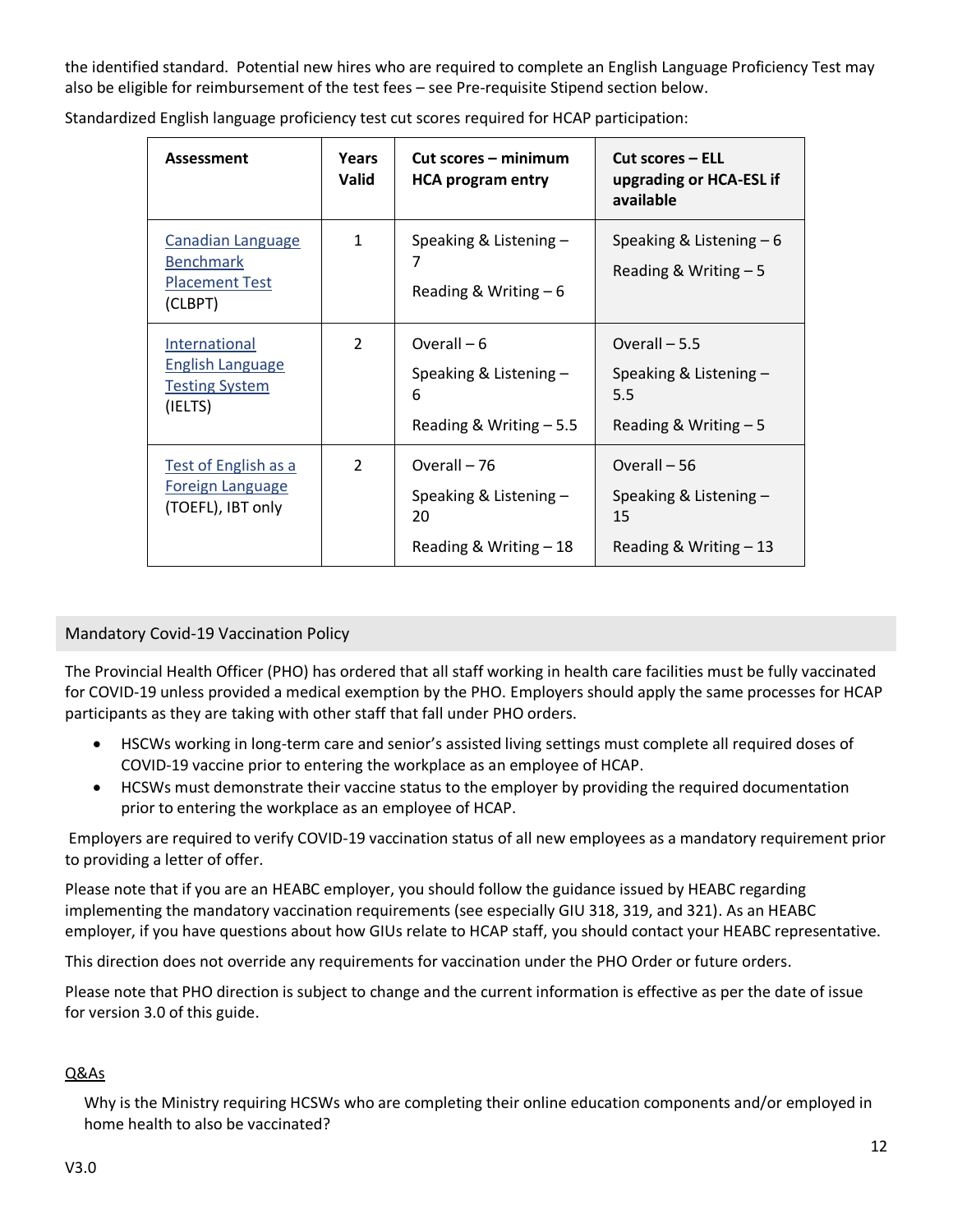• Given the PHO vaccination orders, vaccination against Covid-19 is now a requirement to complete HCAP successfully. Regardless of current HCAP work setting or education status, HCSWs must meet Covid-19 vaccination requirements to complete HCAP practicum requirements and to be employed in the health sector to complete their return of service obligations upon graduation.

How do the vaccination orders apply to HCAP practicum students?

• Both vaccination orders include HCAP practicum students in their scope. The Hospital and Community Order (October 14) include students in the definition of "staff member". The Residential Care order defines a staff member as "a person employed by the operator of a facility to work in a facility." As HCAP practicum students are facility employees on educational leave, they are included in the scope of the Order's staff member definition.

How do the vaccination requirements affect the recruitment processes for HCAP?

- You should begin immediately screening for Covid-19 vaccination status as part of recruitment into the program for all HCSWs (including home health positions).
- You may use the following wording in job descriptions to communicate vaccination status as an occupational requirement:
	- o *Must be fully vaccinated against Covid-19 by date of hire to be considered. An individual is considered fully vaccinated when they are at least seven (7) days post-receipt of the second dose of an approved Covid-19 vaccine. Proof of vaccination required.*

Should internal HCAP hires who are refusing vaccination be returned to their base positions?

• As the vaccination orders include most health care workers and care settings across the province, internally hired HCSWs base positions are likely impacted. HEABC employers should contact HEABC for advice on specific employees' situations should they refuse to be vaccinated. Non-HEABC employers should contact Ministry staff directly for guidance on specific situations: [HCAPInfoQuery@gov.bc.ca](mailto:HCAPInfoQuery@gov.bc.ca)

# <span id="page-12-0"></span>Criminal Record Check and Other Assessments

As per Part 4 of the *Residential Care Regulation* under the *Community Care and Assisted Living Act*, employers must ensure that new HCSWs meet general staffing requirements. These include required criminal record checks, conducting reference checks to determine employee fit, and other employment requirements.

Employers are required to complete a vulnerable sector check on all potential HCAP hires through the [Criminal](https://www2.gov.bc.ca/gov/content/safety/crime-prevention/criminal-record-check)  [Records Review Program](https://www2.gov.bc.ca/gov/content/safety/crime-prevention/criminal-record-check) (CRRP) run by the Ministry of Public Safety and Solicitor General (PSSG). This program operates in accordance with British Columbia's *Criminal Record Review Act.* 

CRRP checks are a requirement for all employers funded by the provincial government or licensed by a health authority. **Employers must request these checks for all new HCSW hires following an offer of employment.** Costs for HCSWs can be funded from the HCAP funding allocation in accordance with the *Employer Funding Agreement*.

# <span id="page-12-1"></span>The Job Offer

Offers may be contingent upon confirmation of requirements - for example, passing an English proficiency test or completing a criminal record check. Employers are encouraged to record a participant as *hired* in the portal even if there is a test result or criminal record check result pending, as long as the participant has signed the conditional offer.

\*Please note that participants are not permitted to begin working as an HCSW until all requirements are satisfied and a final offer is extended.

Once an employer is satisfied that program requirements are met, an unconditional offer of employment as an HCSW may be extended. This triggers the beginning of formal program onboarding for participants.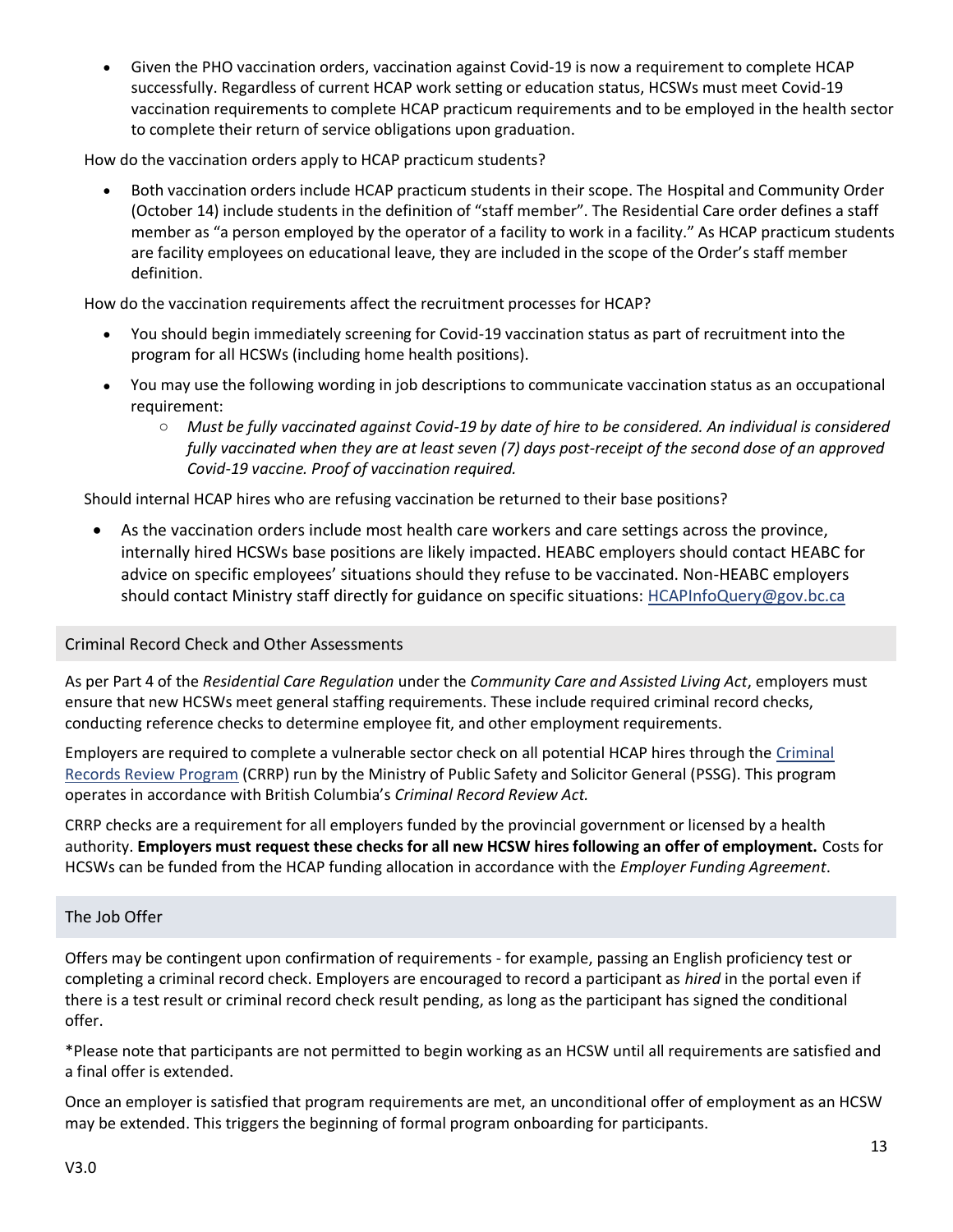In the event that a participant does not satisfy the requirements in full, the participant will be withdrawn post-hire (refer to guidance in the Participant Withdrawals and Terminations section below).

<span id="page-13-0"></span>Hiring for Non-HCAP Opportunities

Internal movement resulting from HCAP opportunities may be a factor and employers are encouraged to use the Employer Portal to hire for non-HCAP opportunities (such as food services, housekeeping, etc.)– these must be recorded in the system:

- o Go to the My Hires tab in the portal
- o Click on Non-Portal Hire
- o Fill out all the required fields to report hire

*NOTE: This action removes the participant from view and consideration of other employers for the HCAP program. It is important for participants to be made aware that their interest in HCAP is no longer visible once hired into a non-HCAP position.*

# <span id="page-13-1"></span>Participant Supports

Participants are eligible for reimbursement for eligible costs incurred through participation in the program. Prerequisite costs qualify and are described below.

In addition, if specially approved in exceptional circumstances, certain travel and accommodation may be eligible for reimbursement when the student must travel a significant distance to complete a required in-person component of their Education Program (lab or practicum). Regular employee-requested travel will not be considered. Please reference the travel policy on page 19 of this guide.

# <span id="page-13-2"></span>Pre-requisite Stipend

To enter the formal education component of HCAP, newly hired HCSWs are required to complete a number of prerequisite courses, some of which may come at a cost to the applicant. These pre-requisites include: FoodSafe and Standard First Aid/Cardiopulmonary Resuscitation (CPR).

Once an individual is hired into a Health Care Support Worker (HCSW) position, a \$342.00 stipend is available to cover prerequisite costs. This amount is fixed and not dependent on the type, number or costs of the prerequisites that are required for a particular applicant. Applicants can access these funds up-front to enable them to self-register for the pre-requisites.

Potential new hires who are required to complete an English Language Proficiency Test are eligible for additional funding through a reimbursement process whether they are successful or not.

To apply for the pre-requisite stipend, HCSWs need to complete an online form and upload all required documents. Th[e Choose2Care](https://www.choose2care.ca/) team at Health Match BC will process applications and issue funds to eligible applicants.

<span id="page-13-3"></span>For more information please review[: https://www.choose2care.ca/hcap-pre-requisite-stipend/](https://www.choose2care.ca/hcap-pre-requisite-stipend/)

# Onboarding and Orientation

Long Term Care and Assisted Living:

A provincial orientation has been developed for the HCSW role and should be completed prior to initiating work. It is estimated to take the learner a minimum of 2.5 weeks to complete the orientation/learning requirements to prepare them to work as an HCSW in a Long Term Care or Assisted Living facility, and to prepare for the HCA partnership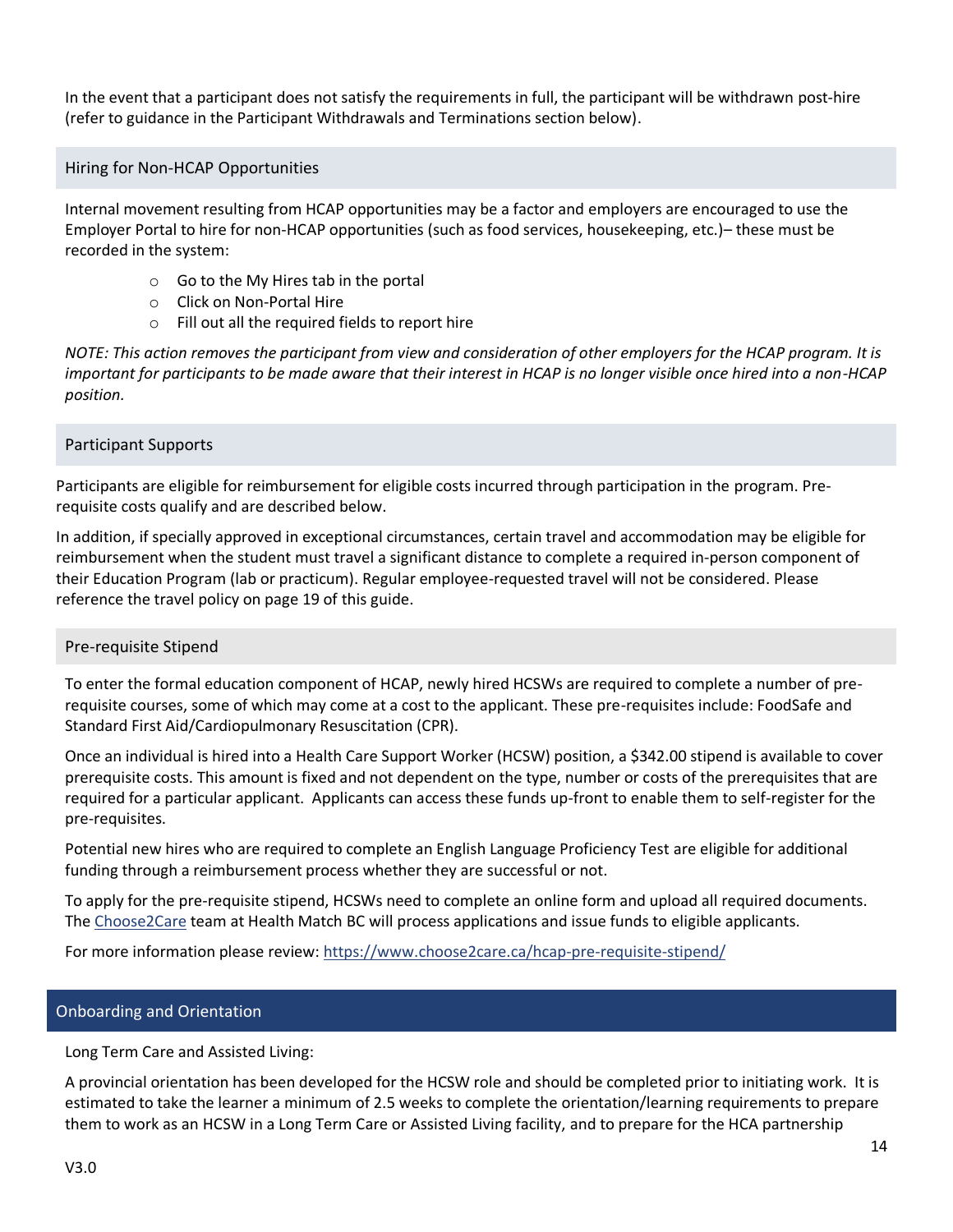pathway. The employer must provide the new HCSW with paid time to complete the orientation activities, which include:

- 1. **Complete health and safety requirements** (e.g. immunizations, tuberculosis test) required also as part of the HCA education component.
- 2. **Complete Provincial HCSW orientation curriculum (online)**
	- HCSWs will need to sign up for a [LearningHub Account.](https://learninghub.phsa.ca/Learner/Home)
	- When verifying account email, non-health authority employees should select Affiliate/Contractor as the account type and select the local area Health Authority region they are in to be able to access the online courses.
	- Once in LearningHub they will enter the **Course Code 24230** in the search field. They should select: **ENROLL in [Curriculum: Provincial Standard Health Care Support Worker Orientation Program](https://learninghub.phsa.ca/Courses/24230/curriculum-provincial-standard-health-care-support-worker-orientation-program)**. When they have completed all modules, they should send an email confirmation to their Employer.

# **3. Complete Additional Provincial Requirements/ Employer Specific Orientation**

- HCSWs should print off the [Additional Provincial Online Requirements/Safety Resources Checklist.](https://wiki.cerner.com/download/attachments/2383981392/additional-provincial-online-requirements-safety-resources-checklist.docx?api=v2)
- Employers should discuss with HCSW regarding the completion of the additional provincial online safety requirements, and the employer-specific requirements listed.
- Schedule site-based orientation and shadow/ buddy shifts (on-site) for the HCSW.
- 4. **HCA program pre-requisite courses** (e.g. food safe, first aid with CPR). The HCSW should self-register for these courses and the employer must provide the HCSW with paid time to complete the pre-requisite courses.
	- **FOODSAFE Level 1**  e.g.<http://www.foodsafe.ca/courses/level-1.html>
	- **Standard First Aid with CPR**  e.g. any course recognized by the Heart and Stroke Foundation

Employers and participants should be aware that local PSIs have differing registration and program entry requirements. Applicants will be supported by the HCAP team, Health Authorities, and their employer to identify and complete all program entry requirements so that they are able to register and complete their formal training.

# <span id="page-14-1"></span><span id="page-14-0"></span>Health Care Support Workers in the Workplace

# Job Duties

The HCSW is a new, temporary, non-clinical role that provides supports to clients and residents in long-term care and assisted living.

Typical duties may include:

- Establishing a caring relationship with residents and their families,
- Providing support and assistance with recreational activities,
- Assisting and directing visitors,
- Restocking supplies and performing housekeeping tasks, and
- Providing support and assistance at mealtimes.

The HCAP program is intended to be a work/learn program that engages HCSWs in learning opportunities (formal and informal) to enrich the understanding of their role and the roles of other team members in long-term care. The HCSW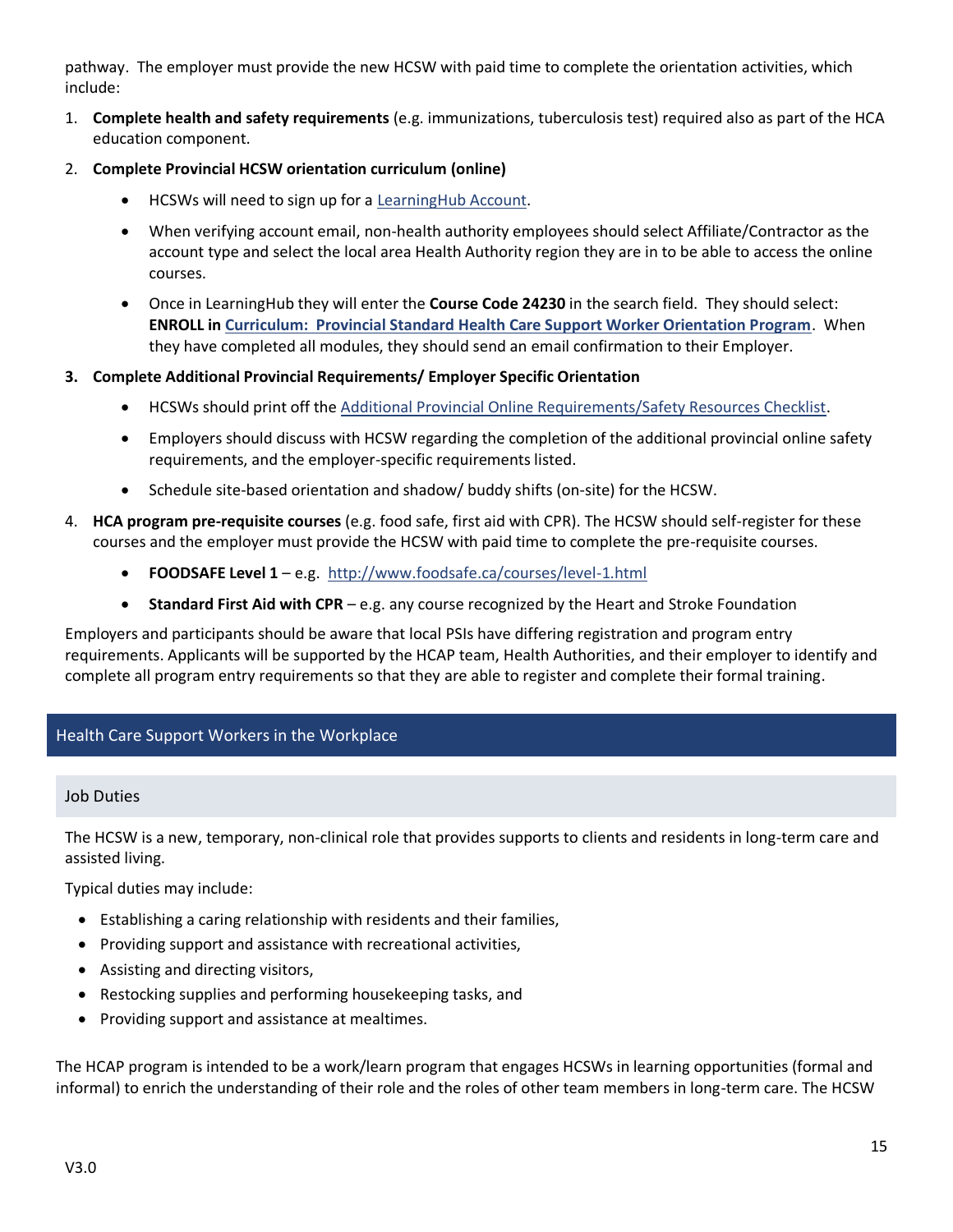may take part in observation of care activities including personal care activities (bathing, dressing, etc) with the following provisions:

- The policies of the long-term care facility or community care provider do not limit the ability of an HCSW to engage in observational learning while in their HCSW role;
- The client is informed that the HCSW is engaged in a work/learn program to train as an HCA;
- Any observation of personal care activities occurs with the consent of the client or their next of kin if the client is unable to provide consent;
- Patient will need to provide verbal/documented consent. If they are unable to provide consent, then observation will not be allowed;

<span id="page-15-0"></span>Any observation of personal care activities must be approved by the long-term care home unit supervisor.

# Employment Terms and Conditions

Details of the terms and conditions of employment are fully described in the Employer Funding Agreement.

The following terms are applicable to both HEABC members and non-HEABC members.

• Employers will use the job description without alteration (see Appendix B).

These benchmarks may only be used for participants in the HCAP program. Should the program cease in the future, these benchmarks and job descriptions may no longer be used by employers.

- Existing HCAs are not eligible for the HCSW positions/HCAP.
- HCSW positions will be scheduled for full time hours. Employers will set the work schedule for the HCSW, which could include weekends, evenings, nights, and statutory holidays, depending on the needs of the organization.
- The wage rate is linked to the Facilities Bargaining Association collective agreement Grid 11. As of April 1, 2021, the standardized wage rate is \$21.37 per hour. This rate will be used for all HCSWs.
- The Ministry of Health will direct employers to pay HCSWs a stipend (funded by the Ministry) while they are on leave completing the education components. As of April 1, 2021, the stipend will be \$801/week and may be paid out with the employer's regular payroll (i.e. every 2 weeks). Where applicable, the education stipend should be pro-rated if education time is not for an entire week.
- HCAP participants will be subject to a 12-month return-of-service. Employers will be provided with the negotiated return of service agreement.

Employers will be responsible for ensuring that successful applicants understand that they are required to engage in the HCAP education pathway and that their continuing employment is contingent upon their ability to successfully complete their HCA training. HCSWs who successfully complete the Training Program must register with the *BC Care Aide & Community Health Worker Registry* upon completion.

# <span id="page-15-1"></span>Supervision

The HCSW works under the supervision and direction of a Registered Nurse or another regulated health care professional (e.g. Licensed Practical Nurse). The regulated professional providing supervision must be an employee of the same long-term care or assisted living operator and must be familiar with the HCSW job role, including its limitations (e.g. the HCSW provides non-direct, non-clinical support only). Oversight and assignment of non-clinical tasks (e.g. housekeeping and laundry) may be provided to the HSCW by an employee in a non-clinical supervisory role.

Supervision is defined as consultation and guidance by the regulated professional. Supervision may be direct, indirect or indirect remote. This means that the supervising regulated professional can be reached by telephone, pager or other electronic means to ensure that two way, direct and real time communication is available at all times.

• **Direct** supervision means a regulated professional is present in the practice setting at the point of care.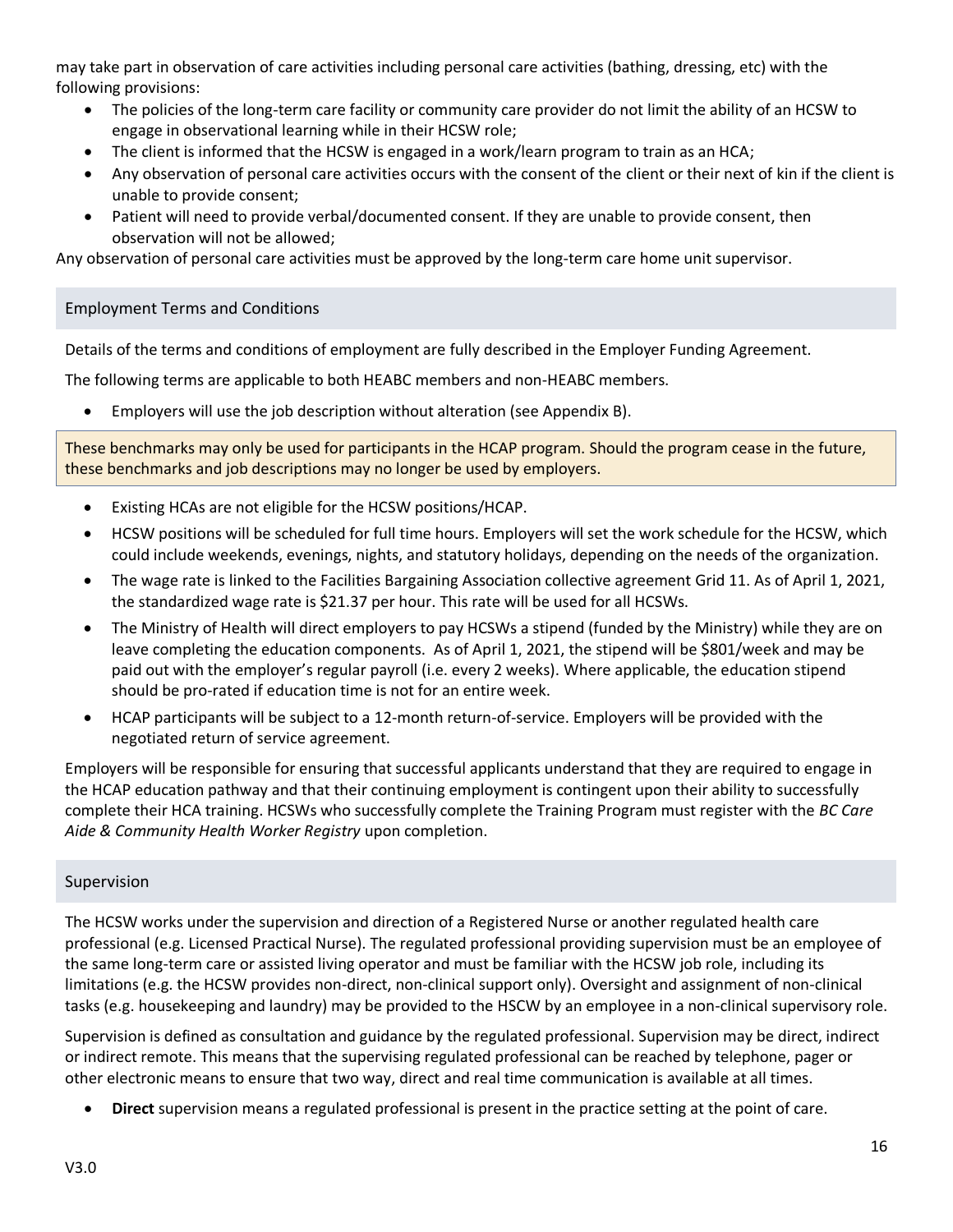- **Indirect** supervision means the regulated professional is available for guidance and consultation and in community health setting, being readily available in the same location where the care is being provided means the supervisor is physically present in the setting.
- Supervision that is **indirect remote** means that the regulated professional is available for consultation and guidance but is not physically present in the location where the care is being provided and is able to be easily contacted using technology.

*Note: When the HCSW starts the practice education component of their HCA education program, as an HCA student learner, they will be under the supervision of an RN/ LPN instructor that is employed or seconded by the postsecondary institution.*

# <span id="page-16-0"></span>Participant Leave Policy

#### GENERAL PRINCIPLES

- 1. Employers should demonstrate flexibility in accommodating leaves for HCSWs during the program where such leaves do not interfere with the HCSWs' ability to complete the education components as scheduled.
- 2. Employers should follow their respective collective agreement language regarding allowable leave, benefit continuation, and seniority accrued during any such leave.

#### HUMAN RIGHTS RELATED LEAVES

- 3. Employers should be aware of and follow their human rights obligations regarding accommodating leave and providing alternative options upon an HCSW's return. Employers should consult with HEABC or their own legal counsel for assistance in determining the scope of these obligations and how they apply in each specific circumstance.
- 4. Employers should work collaboratively with regional health authorities, post-secondary institutions, and the Ministry of Health in determining which accommodations may be available for any given employee.

# WORKSITE OR POST-SECONDARY CLOSURES DUE TO EMERGENCIES

- 5. Where an HCAP participant is unable to complete education components due to closures of educational institutions in emergency circumstances, such as fire or flooding, employers should instruct the participant to take on HCSW shifts at their worksite or arrange for HCSW shifts at another worksite, wherever possible.
- 6. In exceptional circumstances arising from a provincial or regional emergency event where HCAP participants are not able to access their education or worksites (for example, in the case of redeployments in the area), employers should put participants on unpaid leave and provide them with the education stipend for up to two weeks in order to enable them to engage in independent study in support of their HCA education. This instruction is issued by the Ministry of Health to employers pursuant to paragraphs 17(d) and 18(d) of the FBA and CBA HCAP Memoranda of Agreement.

# <span id="page-16-1"></span>Participant Withdrawals and Terminations

#### WITHDRAWALS

In the event a participant withdraws from the program after being recorded as hired in the Employer Portal, the employer must record this withdrawal in the Employer Portal promptly by archiving the participant no more than two days after their last day in the HCAP program. This action can be completed in the Employer Portal from the Hired Candidates tab. After logging into the Portal, the employer will take the following steps:

- 1. Go to the withdrawing participant's record in the Hired Candidates tab
- 2. On the far right, click Archive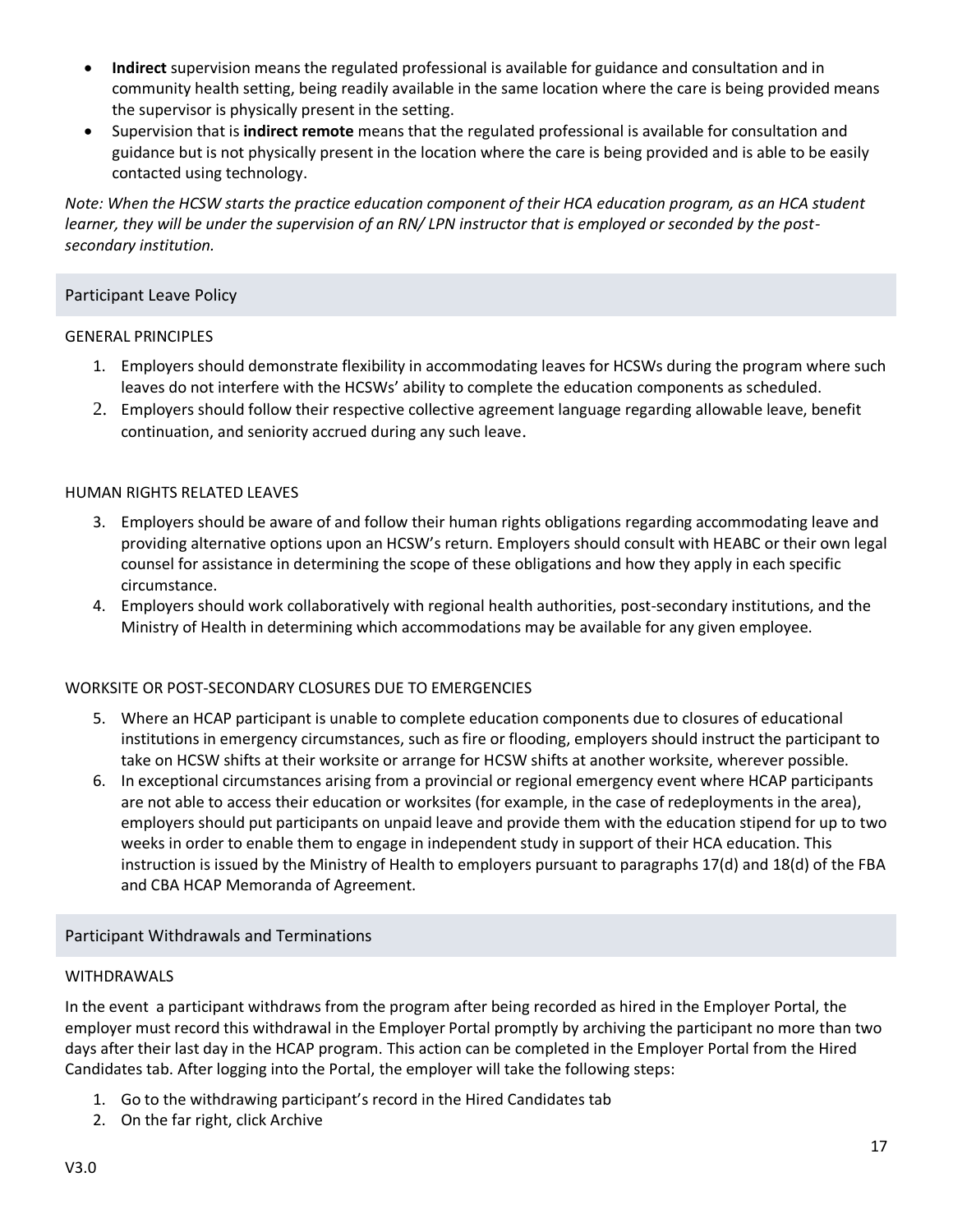- 3. Under Type, select Employment Ended
- 4. Provide the end date (last date of employment), reason for withdrawal, and status of the participant at the time of their program end, then click on the notification to acknowledge. Click Submit.

\* Please note, the archive action for hired participants is **not reversible**.

If the participant withdrawing from the program has worked any shifts as an HCSW, begun their education or otherwise had any funds applied to them under the program prior to withdrawal, please notify the Ministry at [HCAPInfoQuery@gov.bc.ca](mailto:HCAPInfoQuery@gov.bc.ca) and indicate your intent to re-hire to fulfill the allocation. **In these cases, do not proceed with hiring a replacement HCSW until the Ministry has provided approval to do so.** Please allow two days for Ministry response.

# **TERMINATIONS**

If, during the program, the employer terminates a participant's employment, the participant will no longer be eligible to participate in any aspect of HCAP. Employers are encouraged to work to remedy any disputes and challenges with participants following their internal human resource principles and processes and collective agreements prior to proceeding with termination. Employers can also connect with their regional health authority contact for support and guidance.

To backfill a termination, employers follow the same procedure as withdrawals. **The Employer Portal must be updated and the Ministry informed, stating intent to hire and awaiting Ministry approval.** To record a termination in the Portal:

- 1. Go to the withdrawing participant's record in the Hired Candidates tab
- 2. On the far right, click Archive
- 3. Under Type, select Employment Ended
- 4. Provide the end date (last date of employment),
- 5. Under Reason, select Terminated by employer, and provide status of the participant at the time of their program end, then click on the notification to acknowledge. Click Submit.

# <span id="page-17-1"></span><span id="page-17-0"></span>Education

# Finding a Post Secondary Program

The connection between HCSWs hired through HCAP and the post-secondary program they will participate in is critical. However, as an HCAP employer, you are not required to identify a specific institution for candidates prior to extending a job offer. Regional education coordinators in each health authority will be responsible for streaming HCSWs into available training opportunities with post-secondary institutions (PSIs) as they become available.

# <span id="page-17-2"></span>Regional Education Coordination

Health Authorities have a role in regional delivery of HCAP. It is essential that health authorities coordinate with ministry identified and funded PSIs, and support owned/ operated, contracted and private providers to fully utilize regional HCAP training seats. Roles and responsibilities of the regional education coordinator include:

- Respond to questions regional employers have regarding the standardized provincial orientation and the formal HCA education program.
- Work with identified PSIs on education planning (cohort schedule, seat allocation, model framework, faculty needs, clinical placements etc.).
- Provide a centralized regional point of contact for participating employers and PSIs to coordinate flow of newly hired HCSWs to identified training programs.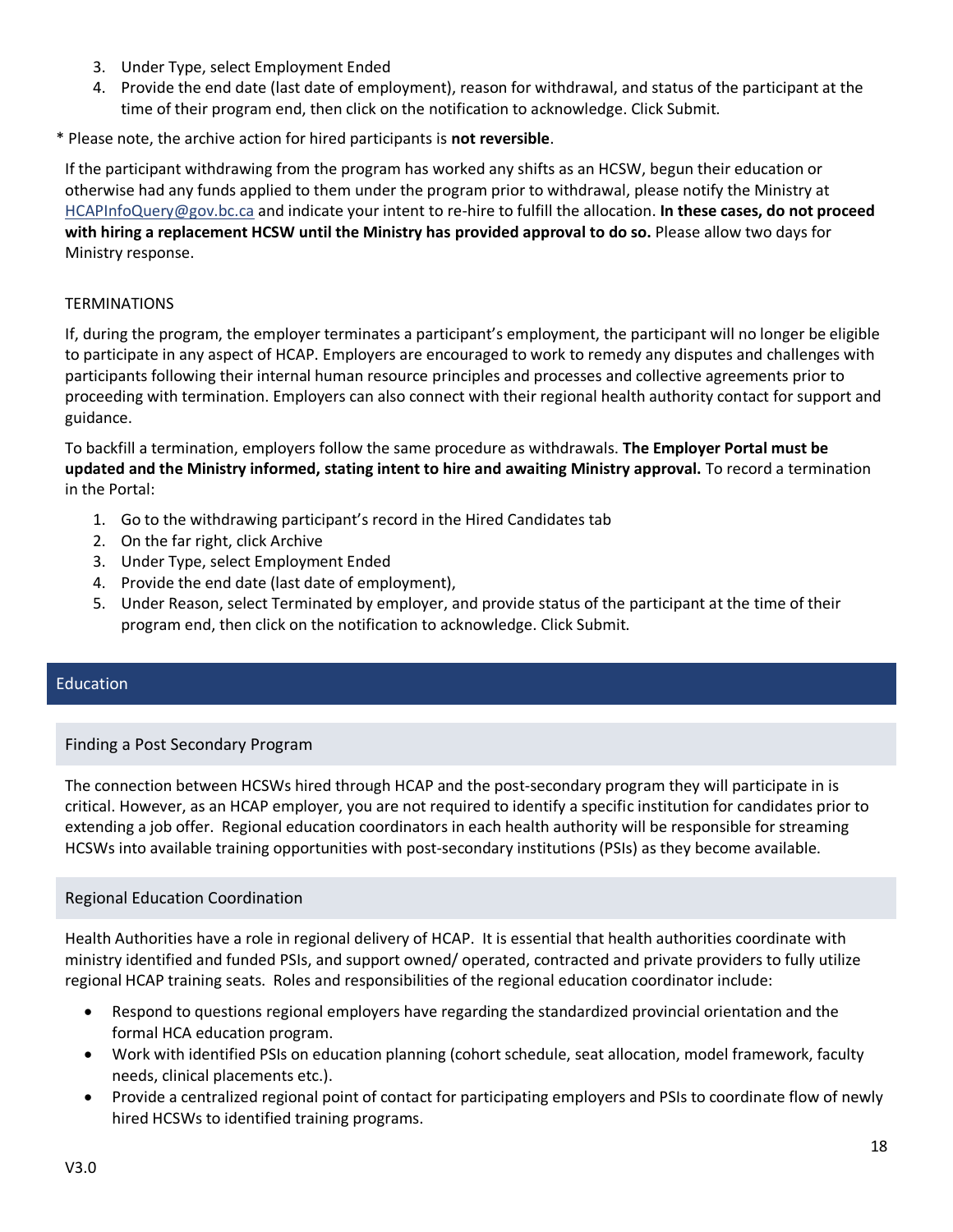- Prioritize filling approved training seats and provide guidance to support further program deployment to meet regional demand for training.
- Ensure HCSWs are aware of the pre-requisite bursary available to them.

# <span id="page-18-0"></span>Education Expenses

Funding for tuition, fees and other eligible learning expenses such as books, supplies, uniforms, etc. will be provided directly to PSIs after confirmation has been received of student enrollments.

# <span id="page-18-1"></span>Participating Post Secondary Institutions

Programs will be available at all public PSIs that offer health care assistant training in BC. More programs are in development and will be announced in the coming months.

The Ministry of Health and the Ministry of Advanced Education and Skills Training are collaborating closely and continuously to create HCAP training capacity across all regions to meet regional demands, including creating additional capacity as required with private post-secondary institutions as well.

# <span id="page-18-2"></span>Program Pre-Requisites

The BC Care Aide and Community Heath Worker Registry sets HCA program recognition standards. The Provincial Curriculum is based upon the Provincial HCA Competency Profile and includes minimum entrance requirements as described under the Candidate Assessment section. Costs associated with pre-requisites are reimbursable, as described in the Participant Supports section above.

The following are to be completed prior to the first practice education experience:

- Proof of meeting current immunizations / vaccinations as per health care organization policies/ guidelines (or signed vaccination exemption form, except TB)
- CRC from the Ministry of Public Safety and Solicitor General, including clearance to work with vulnerable adults.
- First Aid/ CPR Level "C" or "HCP"
- Foodsafe Level 1 (or a course deemed equivalent)
- Provincial Violence Prevention Curriculum e-Module (included in HCSW orientation curriculum)

# <span id="page-18-3"></span>Academic Modules

- MoH, AEST and the PSIs have developed two prototype models for delivering the Health Care Assistant Partnership Pathway. The specific model of delivery will be determined by the PSIs in partnership with participating employers to meet the operational needs and limitations of each organization. The program offers two model frameworks the HCSW enrolled in the program:
	- o A **part-time model** where students split their weekly time between work periods and the HCA education program (i.e. study Monday-Wednesday; work Thursday-Friday with the potential opportunity for HAs to schedule workdays Sat/Sun subject to HCSW availability and preference) ; and
	- o A **block modular model** where students undertake alternating work periods and education program modules (e.g. four five-week segments or variations of this same pattern).
	- $\circ$  These models follow the established Provincial education standards as the regular HCA program and applicants who are hired into the program are eligible for registration with the BC Care Aide and Community Health Worker Registry upon successful completion.
	- $\circ$  Regardless of which education program an HCSW is enrolled in, all HCSWs are required to be fully vaccinated for COVID-19.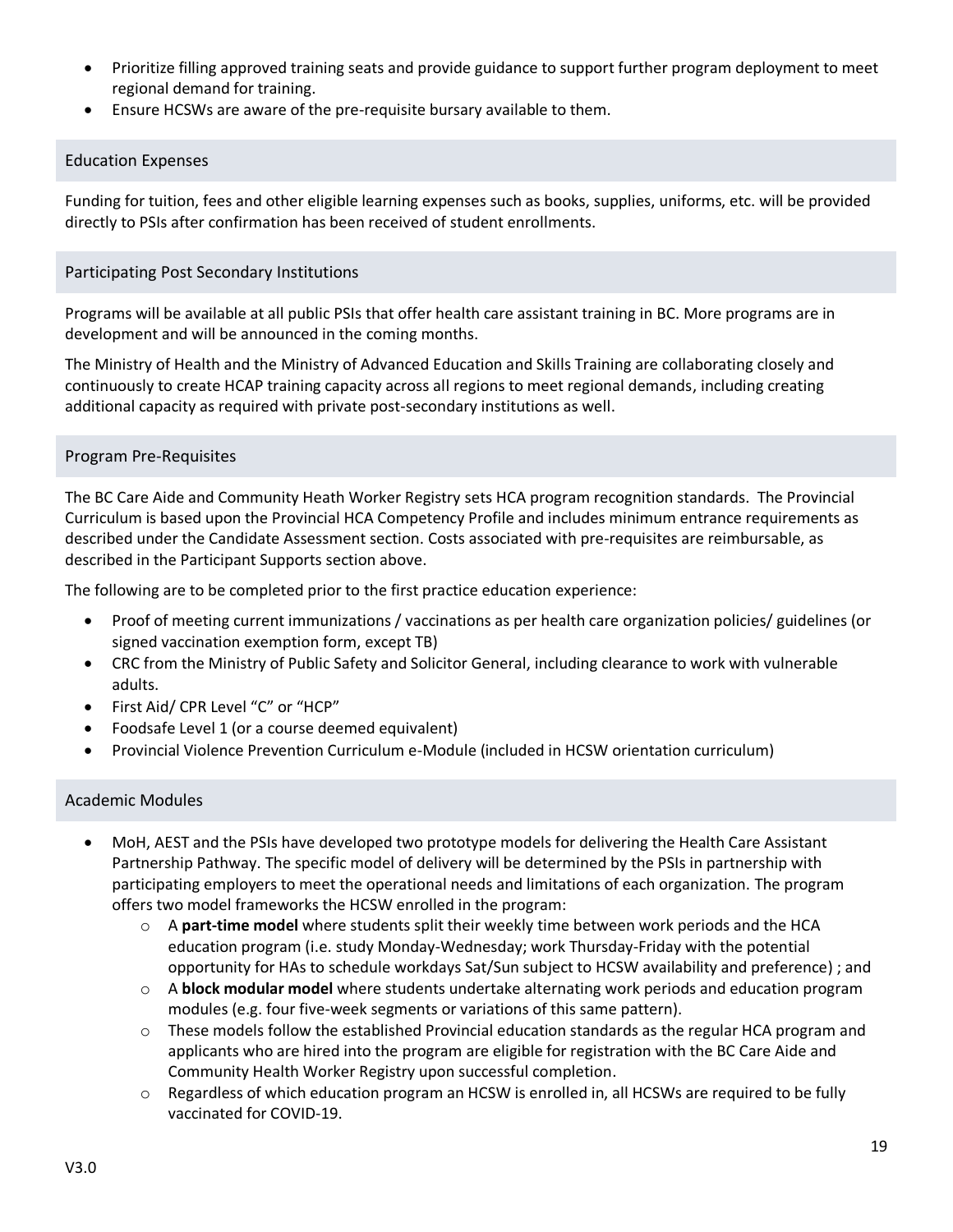# <span id="page-19-0"></span>Clinical Experiences

Like the regular HCA educational program, formal training under HCAP requires that learner's complete clinical practicum hours as follows:

- Multi level/ Complex care, including dementia care (210 hours)
	- $\circ$  A minimum of 150 hours must be instructor-led and 50% of hours in morning care.
- Home Support/ Assisted Living/ Group Home (60 hours)

Clinical practicums can take place in the HCSW's place of work but there must be a clear delineation of the learner role (HCA student) from their role as an HCSW in the work environment.

Clinical practicum hours fall towards the end of the education program (following theory and skills lab components) and as such, HCSW may not perform clinical care activities of an HCA until they have successfully completed the program and are registered with the BC Care Aide and Community Health Worker Registry.

# <span id="page-19-1"></span>Travel Policy

In general, HCSWs should not need to undertake travel that would warrant reimbursement during the program. However, for HCSWs employed in rural and remote communities, some travel may be unavoidable. As an employer, you have a responsibility to follow the guidelines below and, where appropriate, ensure that HSCWs are reimbursed for travel expenses they incur as a result of participating in the HCAP program.

Travel Policy Direction:

- 1. As an employer, you are directed to reimburse HCSWs for travel expenses they incur related to educational requirements when the following conditions are met:
	- a. The HCSW must leave their home community to attend a required in-person educational component of HCAP that cannot be delivered virtually (limited to lab, practicum, or clinical placement), *and;*
	- b. the HCSW's home community is a rural or remote community where health care assistant staff are difficult to recruit and retain, *and;*
	- c. the HCSW meets eligibility requirements under the regional health authorities' existing travel policy, or the HCSW cannot reasonably be expected to travel to their destination or back to their home within a reasonable time (e.g., must travel 50KM or more each way, must travel to a location with limited access by ferry).
- 2. As an employer, you must obtain regional health authority approval for reimbursement in advance, *before travel occurs.*
	- a. Subject to your regional health authority's existing travel policies, HCSWs are expected to ensure they are using the most cost-effective transportation and accommodation options feasible in their circumstances. This may include, for example, car-pooling and negotiating discounted rates for extended stays in hotels.
	- b. Where approval is obtained, you are directed to reimburse HCSWs for the following expenses:
		- i. Transportation
		- ii. Accommodation
		- iii. Meals
	- c. Reimbursement rates and limits will be determined by your regional health authority based on their existing travel policies.
- 3. Travel during the working components of HCAP is not eligible for reimbursement through this program.

As an employer, you will receive clear direction from your regional health authority regarding any proof of eligibility, receipts or documentation required. Questions about eligibility or documentation should be directed to your health authority point of contact. After receiving documentation from you, the health authority will be reimburse you for actual costs incurred as detailed in the employer or subcontractor funding agreement.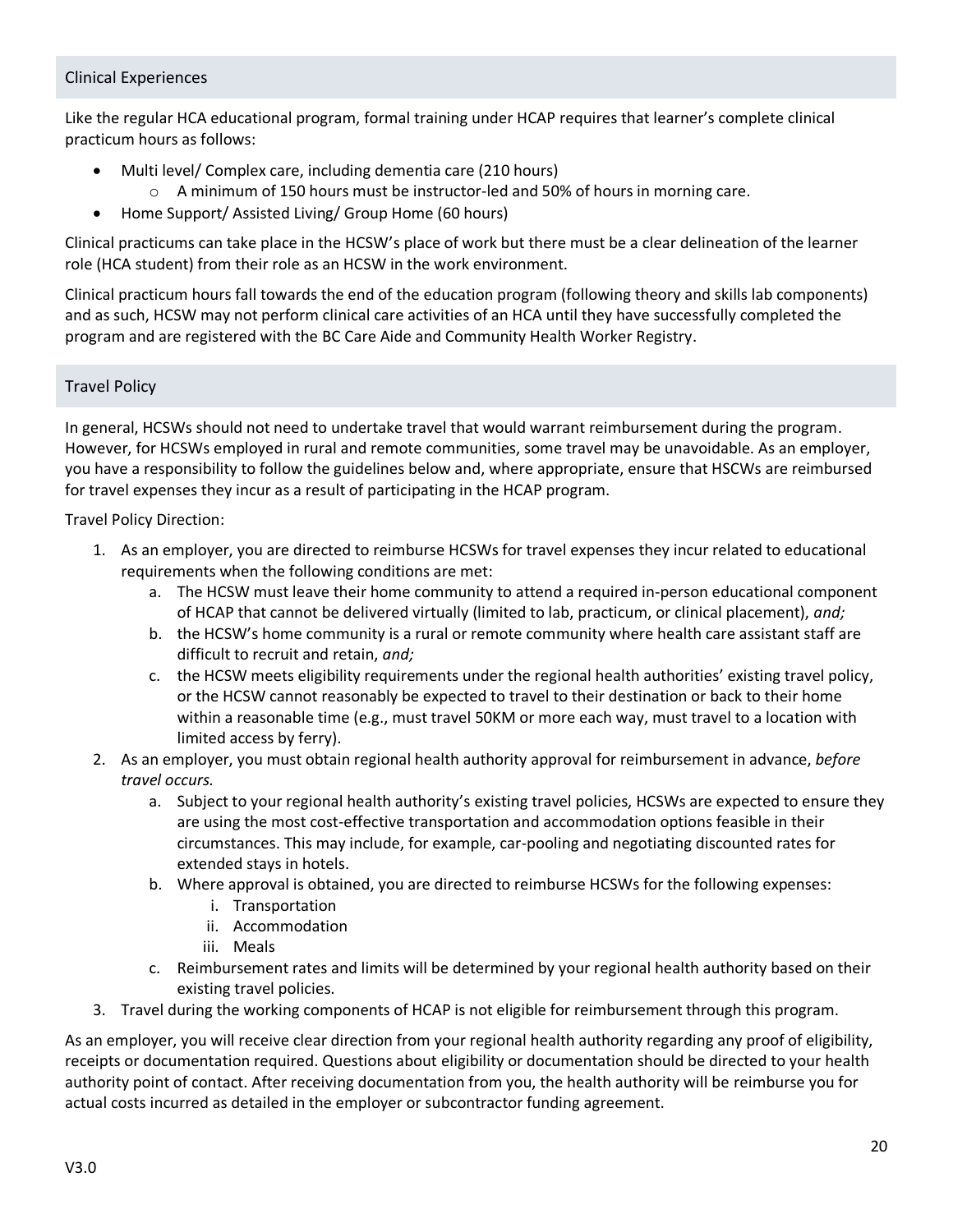# <span id="page-20-0"></span>Program Completion

As soon as the participant successfully graduates from the education component of the program, the participant is obligated to become registered in the BC Care Aide Registry. Once registration is confirmed, the HCSW term ends. The participant is then obligated to complete a 12-month return-of-service period (ROS period) as an HCA, in accordance with the Return of Service Agreement signed at the program outset.

# <span id="page-20-1"></span>Employer obligations

Once eligible, the employer should immediately put the participant on its casual care aide list at the worksite where the participant completed the program (the Primary Worksite). Employers should make all reasonable efforts in accordance with their collective agreement commitments to hire HCA graduates into regular HCA (or equivalent, e.g. community health worker) positions.

Upon successful completion of the program, under the Return of Service Agreement, participants are required to accept any available regular care aide positions at the Primary Worksite, unless there is a bona fide reason they are unable to under the *Human Rights Code, RSBC 1996 c210*. Examples of such reasons may include childcare obligations that the employee cannot fulfill while working in the available position(s).

If an employer is unable to offer a regular position at the Primary Worksite, they should make reasonable efforts to offer a regular position at another worksite. At a minimum, the employer must put employees on a casual list at the Primary Worksite – this obligation exists regardless of the availability of any regular positions at any other worksites.

If there are no regular vacancies at the Primary Worksite, employees will have two options for how to fulfill their return of service obligations:

- 1. They may be placed on the care aide casual list at the Primary Worksite; or
- 2. They may accept any regular care aide vacancy at any worksite operated by the employer.

If there are no regular care aide vacancies at any of the employer's worksites, then the participant may apply to other worksites located within the same health authority region to satisfy their ROS obligation.

Once a participant accepts a regular position or elects to become casual at the Primary Worksite, the participant is obligated to complete their ROS period at that worksite. However, the participant may elect to post into other care aide positions that become available at the worksite throughout the ROS Period, for instance, if a regular position with a higher FTE becomes available at the worksite.

Return of service commitments are for twelve calendar months, and there are no minimum hours specific to the commitment. Employers should follow minimum hour requirements under their collective agreements for regular or casual positions as applicable.

If an employer deems that there are barriers to fulfilling its hiring obligations, then they should contact the appropriate health authority as early as possible to discuss mitigation strategies.

# <span id="page-20-2"></span>HCA Registration Gap EFA amendment

In situations where HCSWs have graduated and are awaiting processing of their HCA registration, the employer is obligated to continue scheduling the HCSW for work shifts until the HCA registration is finalized. Employers are encouraged to work with and support HCAP participants in the time leading up to graduation to ensure they are familiar with the registration process, so it is closely synced with the end of their training.

An HCSW that has completed their HCA training and is waiting on their registration with the BC Care Aide and Community Health Worker Registry to be processed will continue to be paid for the HSCW hours they work through the HCAP funding. This permission extends for up to two weeks after graduation.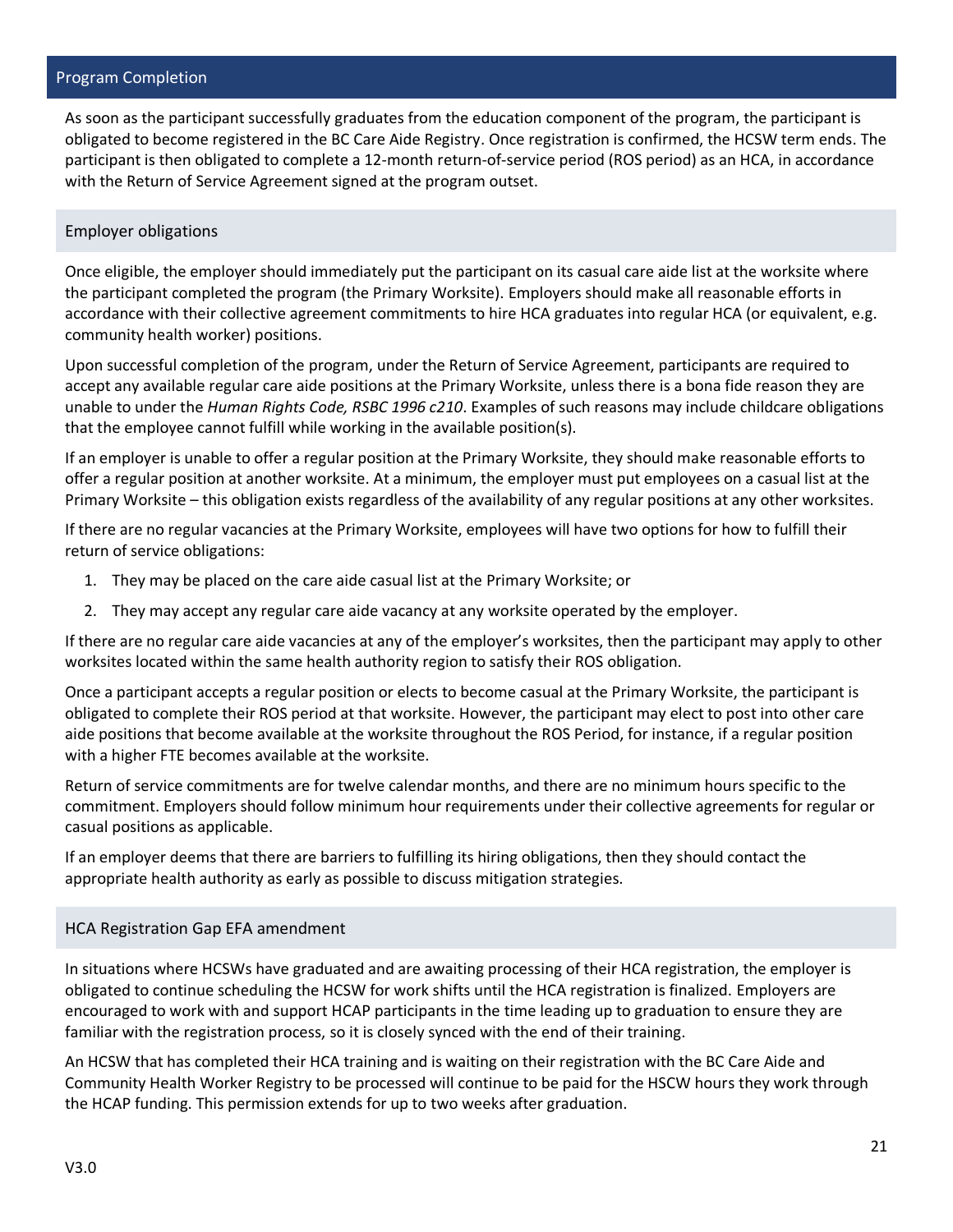# <span id="page-21-0"></span>Failure to fulfil Return of Service

If the HCSW fails to accept employment as an HCA or the 12-month return of service commitment is not fulfilled, they will be required to pay back stipends received and all other education costs (stipend, tuition, fees, cost of necessary books) proportional to the percentage of the return of service period that has not been completed. To determine the applicable tuition and fees amount for a given HCSW, the Employer should contact the Ministry of Health and provide the post-secondary institution and cohort start date for the HCSW.

# <span id="page-21-2"></span><span id="page-21-1"></span>Program Administration

#### Funding

HCAP employers are formally able to begin hiring once the Employer Funding Agreement has been signed and returned to their Health Authority regional contact. Sites that fall under a collective agreement must sign and return the HEABC Funding Agreement.

An alternate agreement is available upon request for organizations that are sub-contractors and provide hiring services, in the event that the Health Authority requests this specific agreement. It is critical to follow the terms and conditions of the funding agreement.

# <span id="page-21-3"></span>Eligible Expenses

The Health Authority will pay up to a prorated maximum of \$65,000 per fiscal year for each HCSW based on actual eligible expenses incurred. Eligible expenses are defined as:

- a) wages the Employer pays the HCSW;
- b) the required weekly stipend the Employer pays the HCSW while the HCSW is attending class or participating in clinical training as part of the Education Program;
- c) up to a maximum of 25.6% of the amount paid for a) and b) above for: (i) employer-paid benefits for the HCSW; (ii) the HCSW's self-pay premiums; and (iii) the net incremental amount of payroll expenses; and,
- d) the cost the Employer pays for a HCSW's tuberculosis test.

More details on eligible expenses, terms and processes for funding are detailed in the Employer or Subcontractor Funding Agreement.

#### <span id="page-21-4"></span>Invoicing

Employers will prepare a monthly standardized invoice provided by their Health Authority.

#### <span id="page-21-5"></span>Reporting

Employers will be required to provide specific information and data throughout the program including human resources data as necessary to ensure program success. Data elements reported will include:

- o Hiring data;
- o HCSW schedules and hours worked;
- o Progression of HCSWs through the HCA Training Program;
- $\circ$  Site-level staffing and vacancies data (in the same format as the data collected through the Employer Expression of Interest web form);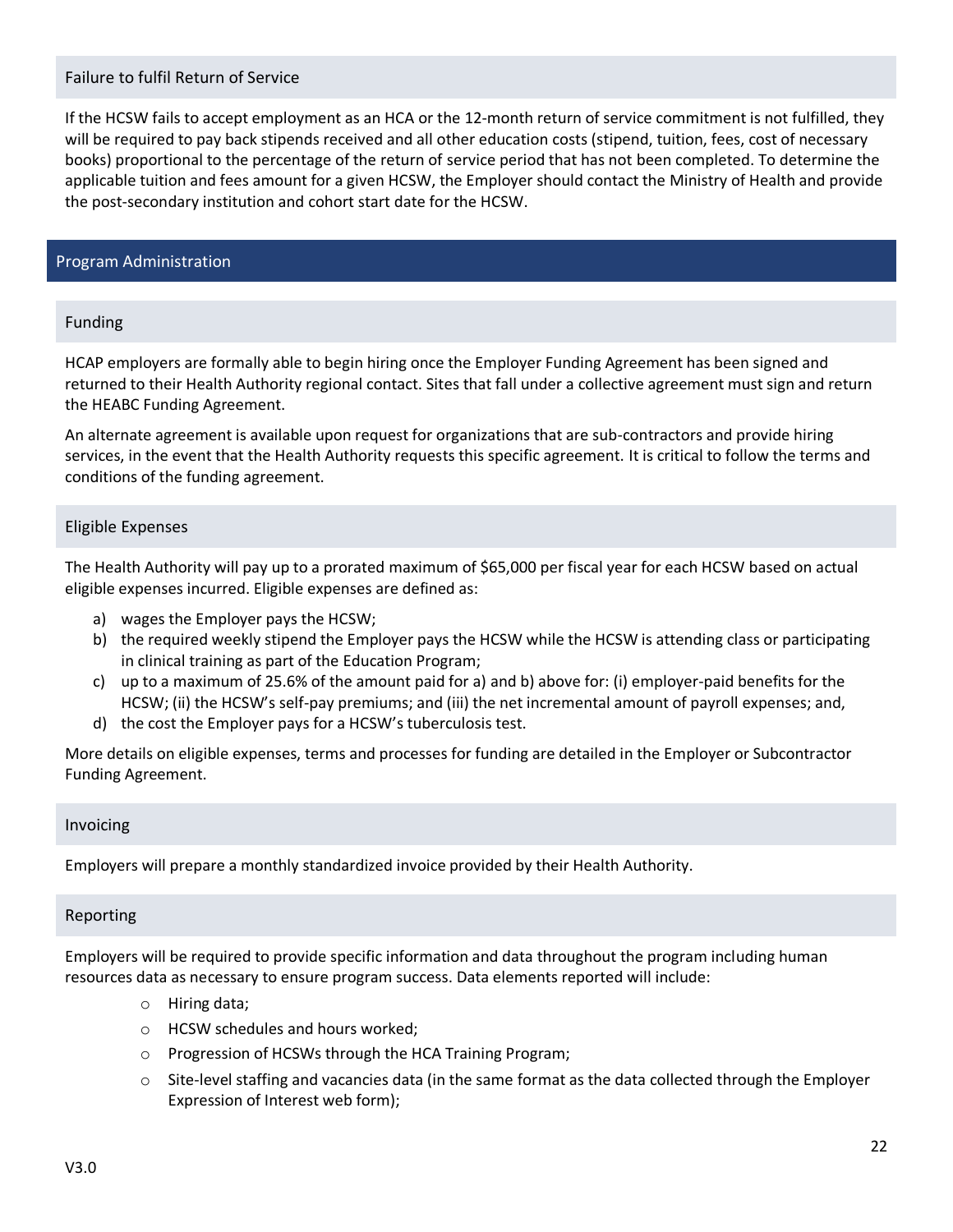- o Number of HCA positions filled upon completion of the HCAP program; and,
- o Periodic qualitative feedback on the HCAP program.

In general, data collected will be through the web-based *HCAP Employer Portal.* Employers are required to record significant program events or milestones (hiring, employment start, program completion, etc).

Data will be used to measure the success of the initiative, track the employment status of individuals in the HCSW role, and to distribute funding. In addition to the above, employers may be asked to participate in additional program monitoring or evaluation activities by health authorities or the Ministry of Health.

# <span id="page-22-0"></span>Getting Help

HCAP Employers may find additional help through the following resources:

- The Health Career Access Program [landing page](https://www2.gov.bc.ca/gov/content/covid-19/economic-recovery/work-in-health-care)
- The Health Career Access Program mailbox [HCAPInfoQuery@gov.bc.ca](mailto:HCAPInfoQuery@gov.bc.ca)
- Regional Health Authority HCAP Contacts
- WorkBC: <https://www.cachwr.bc.ca/About-the-Registry/Educator-FAQ.aspx>
- [BC Care Aide and Community Health Worker Registry](https://www.cachwr.bc.ca/Home.aspx)

# <span id="page-22-1"></span>Appendix A: Table of Acronyms

| Acronym      | <b>Definition</b>                                  |
|--------------|----------------------------------------------------|
| <b>AEST</b>  | Ministry of Advanced Education and Skills Training |
| <b>CBA</b>   | <b>Community Bargaining Association</b>            |
| <b>CPR</b>   | Cardiopulmonary Resuscitation                      |
| <b>CRRP</b>  | Criminal Records Review Program                    |
| <b>EEOI</b>  | <b>Employer Expression of Interest</b>             |
| EFA          | <b>Employer Funding Agreement</b>                  |
| EL           | English Language                                   |
| <b>FBA</b>   | <b>Facilities Bargaining Association</b>           |
| <b>FTE</b>   | Full-time Equivalent                               |
| <b>HCAP</b>  | Health Career Access Program                       |
| <b>HCA</b>   | <b>Health Care Assistant</b>                       |
| HCA-PP       | HCA-Partnership Pathway                            |
| <b>HCSW</b>  | Health Care Support Worker                         |
| <b>HEABC</b> | Health Employers Association of British Columbia   |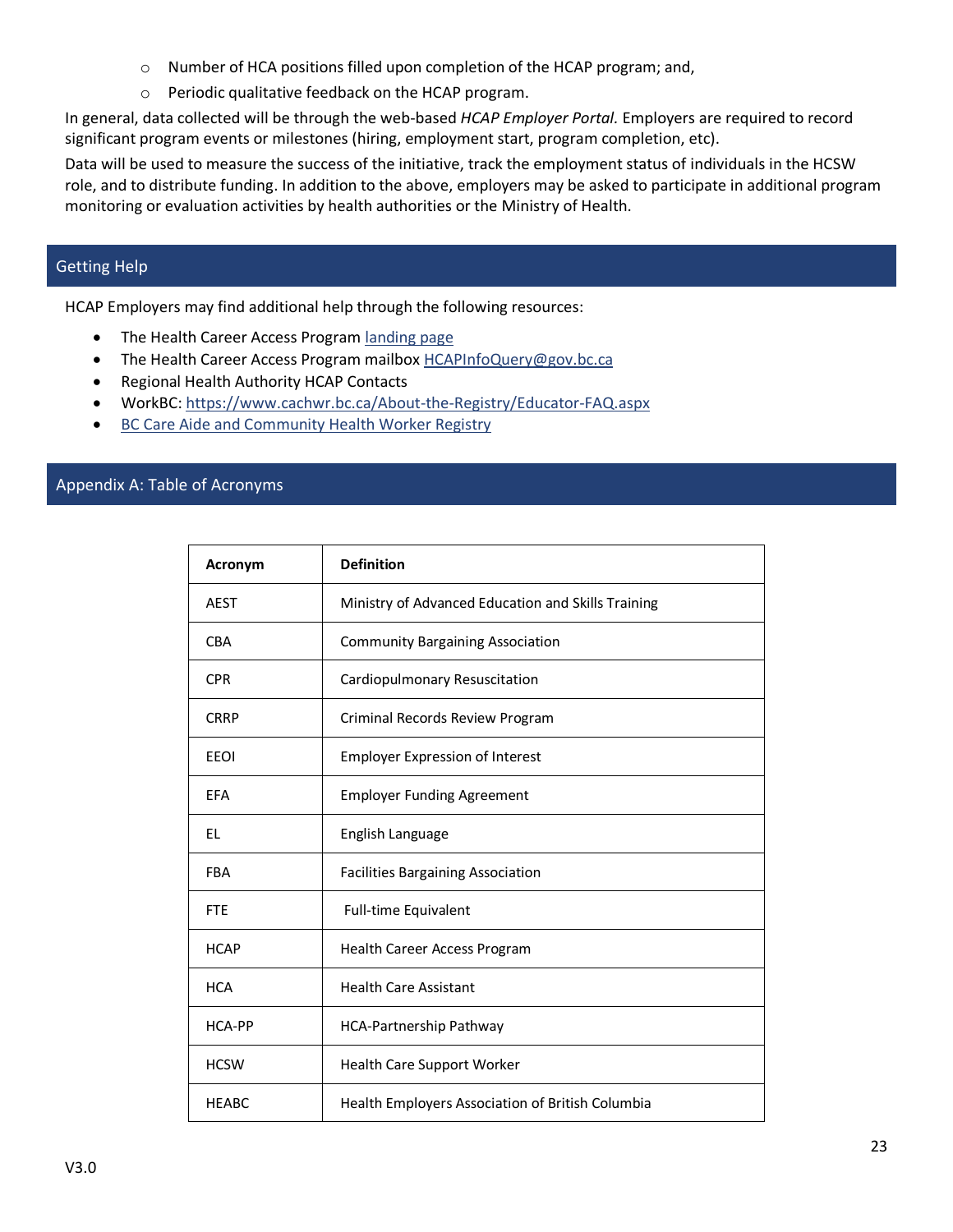| <b>LPN</b>  | <b>Licensed Practical Nurse</b>    |
|-------------|------------------------------------|
| MoH         | Ministry of Health                 |
| <b>PEOI</b> | Participant Expression of Interest |
| <b>PPSG</b> | Safety and Solicitor General       |
| <b>PSI</b>  | Post-Secondary Institution         |
| <b>RN</b>   | <b>Registered Nurse</b>            |
| <b>VCH</b>  | Vancouver Coastal Health           |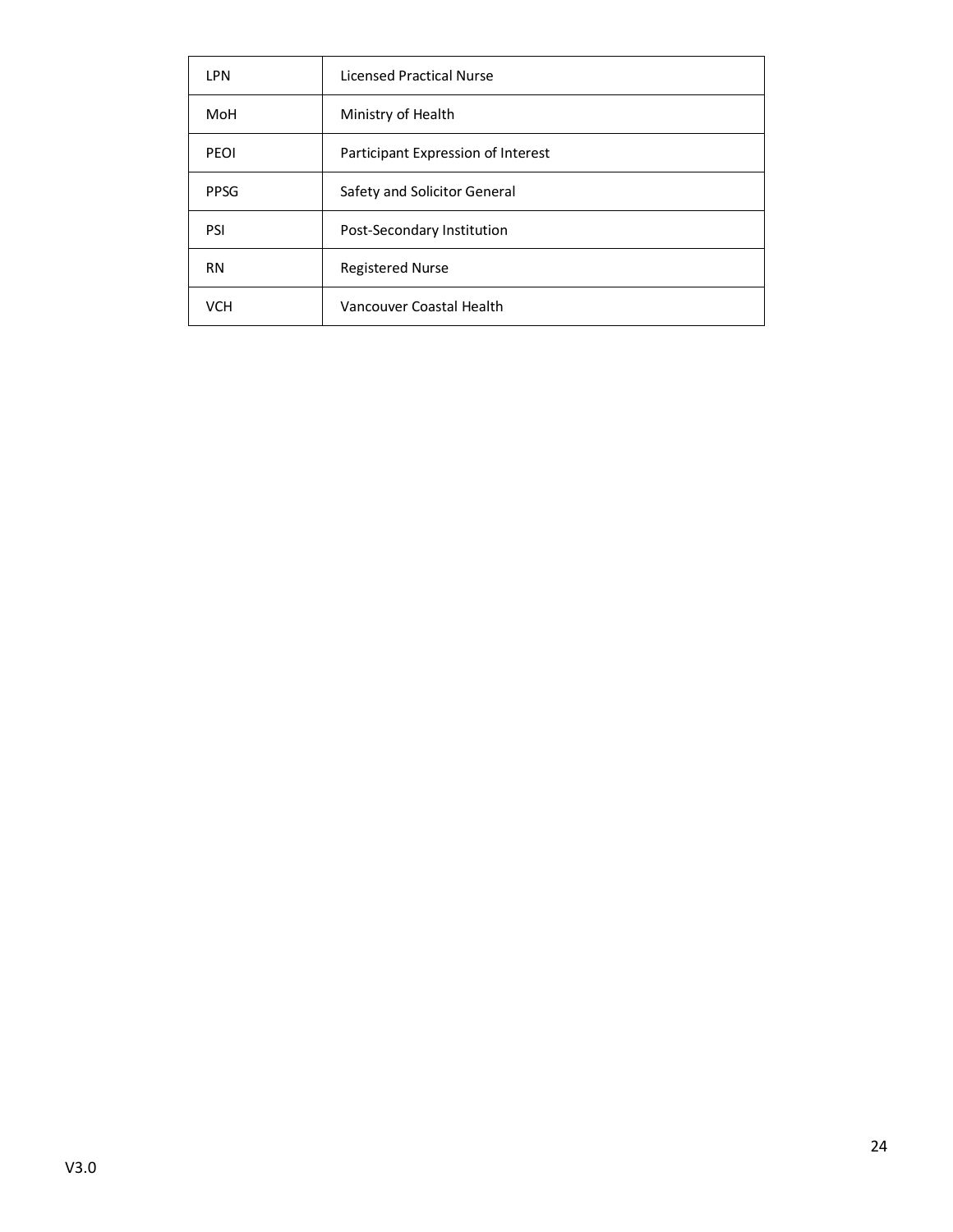# <span id="page-24-0"></span>**JOB TITLE:** Healthcare Support Worker

# **JOB SUMMARY:**

Under the direction of a Registered Nurse or another regulated healthcare professional, performs a variety of non-direct and/or nonclinical healthcare supports to clients, residents, families, and/or visitors in long term care, assisted living and home settings in accordance with the established care plan and safety requirements.

# **EXAMPLES OF DUTIES AND RESPONSIBILITES:**

Participates as an integral member of a healthcare delivery team to provide a variety of non-direct and/or non-clinical healthcare supports to clients, residents, families and/or visitors to meet established needs.

Establishes rapport with clients, residents and families, and assists in promoting physical, emotional, cultural, social, and spiritual wellbeing. Observes clients and residents, and their environments, to identify and report unsafe conditions, behavioral and/or physical changes to designated supervisor.

Assists with mealtime activities; sets up, welcomes and transports clients or residents to dining areas, sets up and collects meal trays, assists with limited food preparation such as heating prepared food, making tea, coffee, toast, etc. where clients or residents require support.

Provides assistance in carrying out activities; sets up supplies and equipment, assists with transporting clients or residents to designated areas, encourages participation in activities and provides support to clients or residents where required.

Performs housekeeping duties such as sweeping and mopping floors, vacuuming, dusting, washing dishes, and washing, drying, folding, and delivering laundry, where required.

Greets visitors and others in accordance with established safety, security and infection control procedures and guidelines; provides information and/or redirects to appropriate person or area, where required.

Checks and restocks supplies as required, including personal care, first aid, and housekeeping supplies and assists in taking inventory.

Completes and maintains related records electronically, or using documents such as inter-shift communication books, daily log sheets and progress reports related to non-direct and/or non-clinical healthcare activities.

Performs other related duties as assigned.

# **QUALIFICATIONS:**

#### **Education, Training and Experience**

Grade 10, including successful completion of English 10 or equivalency.

#### **Skills and Abilities**

Ability to communicate effectively, both verbally and in writing Ability to deal with others effectively Ability to organize work Physical ability to carry out the duties of the position Ability to operate related equipment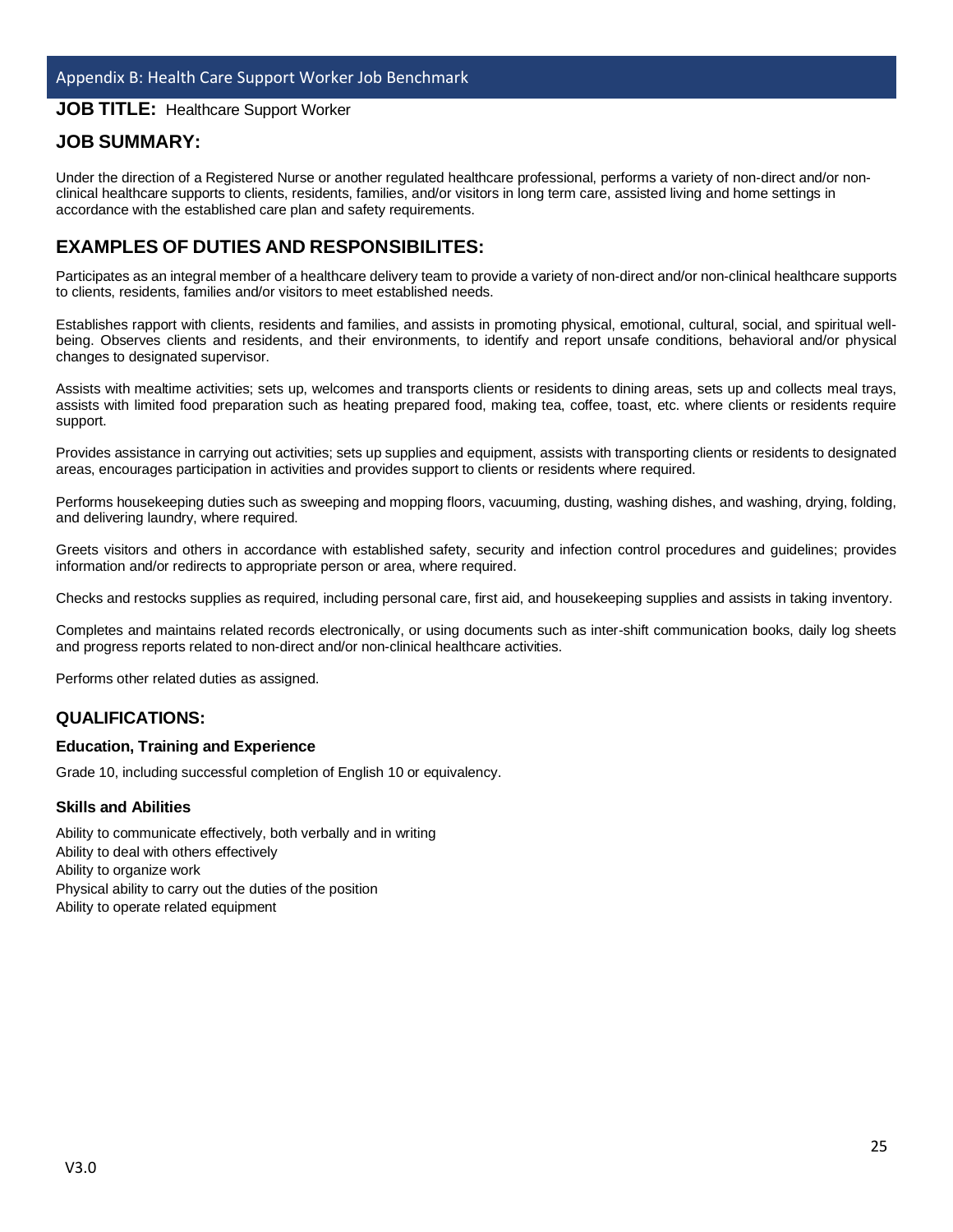# <span id="page-25-1"></span><span id="page-25-0"></span>Fraser Health Region

| <b>Community</b>        | <b>Name</b>        | Email                           | Phone                  |
|-------------------------|--------------------|---------------------------------|------------------------|
| Abbotsford              | Kim Darcey         | kimd@maximusbc.ca               |                        |
| Agassiz                 | Brenda Dehn        | Brenda.Dehn@wcgservices.com     | 778-860-5452 ext. 1213 |
| Aldergrove              | Danica Isherwood   | disherwo@douglascollege.ca      | 604-466-4607           |
| Burnaby                 | Arsen Shomakhov    | arsen.shomakhov@wcgservices.com | 604-318-2158           |
| Chilliwack              | Brenda Dehn        | Brenda.Dehn@wcgservices.com     | 778-860-5452 ext. 1213 |
| Coquitlam               | Louise Roberts     | Iroberts@ywcavan.org            |                        |
| Harrison Hot Springs    | Brenda Dehn        | Brenda.Dehn@wcgservices.com     | 778-860-5452 ext. 1213 |
| <b>Harrison Lake</b>    | Brenda Dehn        | Brenda.Dehn@wcgservices.com     | 778-860-5452 ext. 1213 |
| Hope                    | Brenda Dehn        | Brenda.Dehn@wcgservices.com     | 778-860-5452 ext. 1213 |
| Langley                 | Danica Isherwood   | disherwo@douglascollege.ca      | 604-466-4607           |
| Maple Ridge             | Danica Isherwood   | disherwo@douglascollege.ca      | 604-466-4607           |
| Mission                 | Kim Darcey         | kimd@maximusbc.ca               |                        |
| <b>New Westminster</b>  | Nimmi Bangert      | nbangert@fraserworks.ca         | 236-988-8730           |
| North Delta             | Raj Dhillon        | rdhillon@mosaicbc.org           | 236-858-2439           |
| <b>Pitt Meadows</b>     | Danica Isherwood   | disherwo@douglascollege.ca      | 604-466-4607           |
| Port Coquitlam          | Louise Roberts     | Iroberts@ywcavan.org            |                        |
| Port Moody              | Louise Roberts     | Iroberts@ywcavan.org            |                        |
| South Delta             | Raj Dhillon        | rdhillon@mosaicbc.org           | 236-858-2439           |
| South Surrey            | <b>Bebak Hamad</b> | bhamad@mosaicbc.org             |                        |
| Surrey Cloverdale       | Kelvin Brandner    | kbrandner@mosaicbc.org          | 778-547-5020 ext. 3010 |
| <b>Surrey Guildford</b> | Dipali Sidhu       | dipali.s@options.bc.ca          | 604-341-2374           |
| <b>Surrey Newton</b>    | Hassan Abdo        | hassan.abdo@options.bc.ca       | 604-817-9486           |
| <b>Surrey Whalley</b>   | Dipali Sidhu       | dipali.s@options.bc.ca          | 604-341-2374           |
| Tsawwassen              | <b>William Tan</b> | William.tan@success.bc.ca       | 778-732-1529 ext. 121  |
| <b>White Rock</b>       | <b>Bebak Hamad</b> | bhamad@mosaicbc.org             |                        |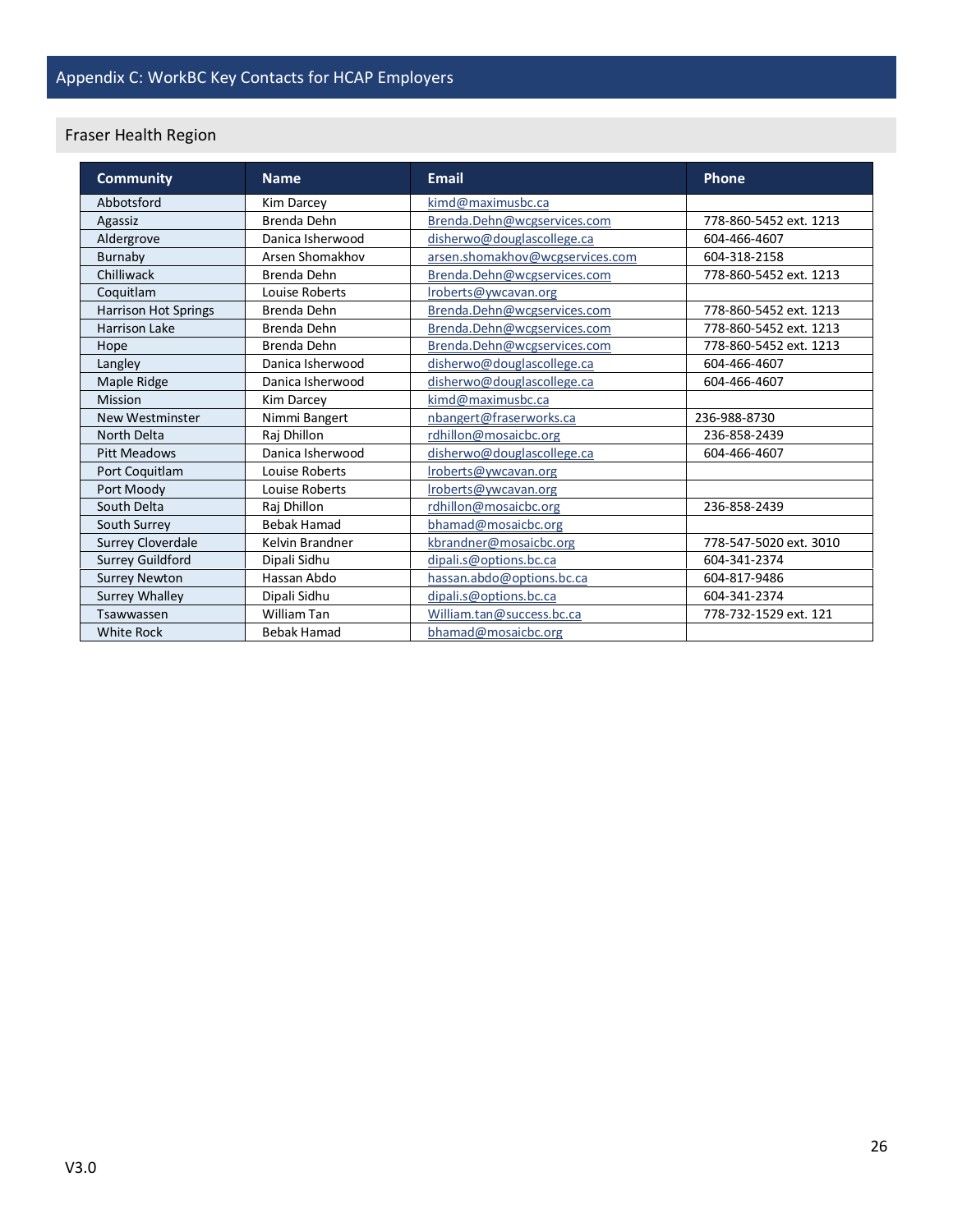# <span id="page-26-0"></span>Interior Health Region

| <b>Community</b>     | <b>Name</b>           | <b>Email</b>                     | <b>Phone</b>           |
|----------------------|-----------------------|----------------------------------|------------------------|
| 100 Mile House       | Jennifer Feissli      | i.feissli@hortonventures.com     | 250-395-5121           |
| Armstrong            | Joy Magnell           | joym@futuresbc.com               | 250-540-1263           |
| Ashcroft             | Joanne Street         | joannes@merrittesc.ca            | 250-378-5151           |
| <b>Barriere</b>      | Justin Bourke         | Justin.Bourke@opendoorgroup.org  | 778-644-0571           |
| Castlegar            | Savina Kelly          | Savina.Kelly@kcds.ca             | 250-551-3224           |
| Chase                | Justin Bourke         | Justin.Bourke@opendoorgroup.org  | 778-644-0571           |
| Clearwater           | Justin Bourke         | Justin.Bourke@opendoorgroup.org  | 778-644-0571           |
| Cranbrook            | Kerstin Renner        | kr@kes.bc.ca                     | 250-489-5117           |
| Creston              | Savina Kelly          | Savina.Kelly@kcds.ca             | 250-551-3224           |
| Enderby              | <b>Joy Magnell</b>    | joym@futuresbc.com               | 250-540-1263           |
| Fernie               | <b>Kerstin Renner</b> | kr@kes.bc.ca                     | 250-489-5117           |
| Golden               | Jennifer Beckett      | Jennifer.Beckett@wcgservices.com | 250-804-4770 ext. 1704 |
| <b>Grand Forks</b>   | Savina Kelly          | Savina.Kelly@kcds.ca             | 250-551-3224           |
| Invermere            | Kerstin Renner        | kr@kes.bc.ca                     | 250-489-5117           |
| Kamloops             | Justin Bourke         | Justin.Bourke@opendoorgroup.org  | 778-644-0571           |
| Kelowna              | Natalie Maxey         | Natalie.Maxey@wcgservices.com    | 778-741-0155 ext. 1502 |
| Lake Country         | Natalie Maxey         | Natalie.Maxey@wcgservices.com    | 778-741-0155 ext. 1502 |
| Lillooet             | Joanne Street         | joannes@merrittesc.ca            | 250-378-5151           |
| Lumby                | Joy Magnell           | joym@futuresbc.com               | 250-540-1263           |
| Merritt              | Joanne Street         | joannes@merrittesc.ca            | 250-378-5151           |
| Nakusp               | Savina Kelly          | Savina.Kelly@kcds.ca             | 250-551-3224           |
| Nelson               | Savina Kelly          | Savina.Kelly@kcds.ca             | 250-551-3224           |
| Oliver               | Cary Berger           | caryb@maximusbc.ca               | 250-575-8982           |
| Peachland            | Natalie Maxey         | Natalie.Maxey@wcgservices.com    | 778-741-0155 ext. 1502 |
| Penticton            | Cary Berger           | caryb@maximusbc.ca               | 250-575-8982           |
| Princeton            | Cary Berger           | caryb@maximusbc.ca               | 250-575-8982           |
| Revelstoke           | Jennifer Beckett      | Jennifer.Beckett@wcgservices.com | 250-804-4770 ext. 1704 |
| Rutland              | Natalie Maxey         | Natalie.Maxey@wcgservices.com    | 778-741-0155 ext. 1502 |
| Salmon Arm           | Jennifer Beckett      | Jennifer.Beckett@wcgservices.com | 250-804-4770 ext. 1704 |
| Sicamous             | Jennifer Beckett      | Jennifer.Beckett@wcgservices.com | 250-804-4770 ext. 1704 |
| Spallumcheen         | <b>Joy Magnell</b>    | joym@futuresbc.com               | 250-540-1263           |
| Summerland           | Cary Berger           | caryb@maximusbc.ca               | 250-575-8982           |
| Trail                | Savina Kelly          | Savina.Kelly@kcds.ca             | 250-551-3224           |
| Vernon/Coldstream    | Joy Magnell           | iovm@futuresbc.com               | 250-540-1263           |
| West Kelowna         | Natalie Maxey         | Natalie.Maxey@wcgservices.com    | 778-741-0155 ext. 1502 |
| <b>Williams Lake</b> | Jennifer Feissli      | j.feissli@hortonventures.com     | 250-395-5121           |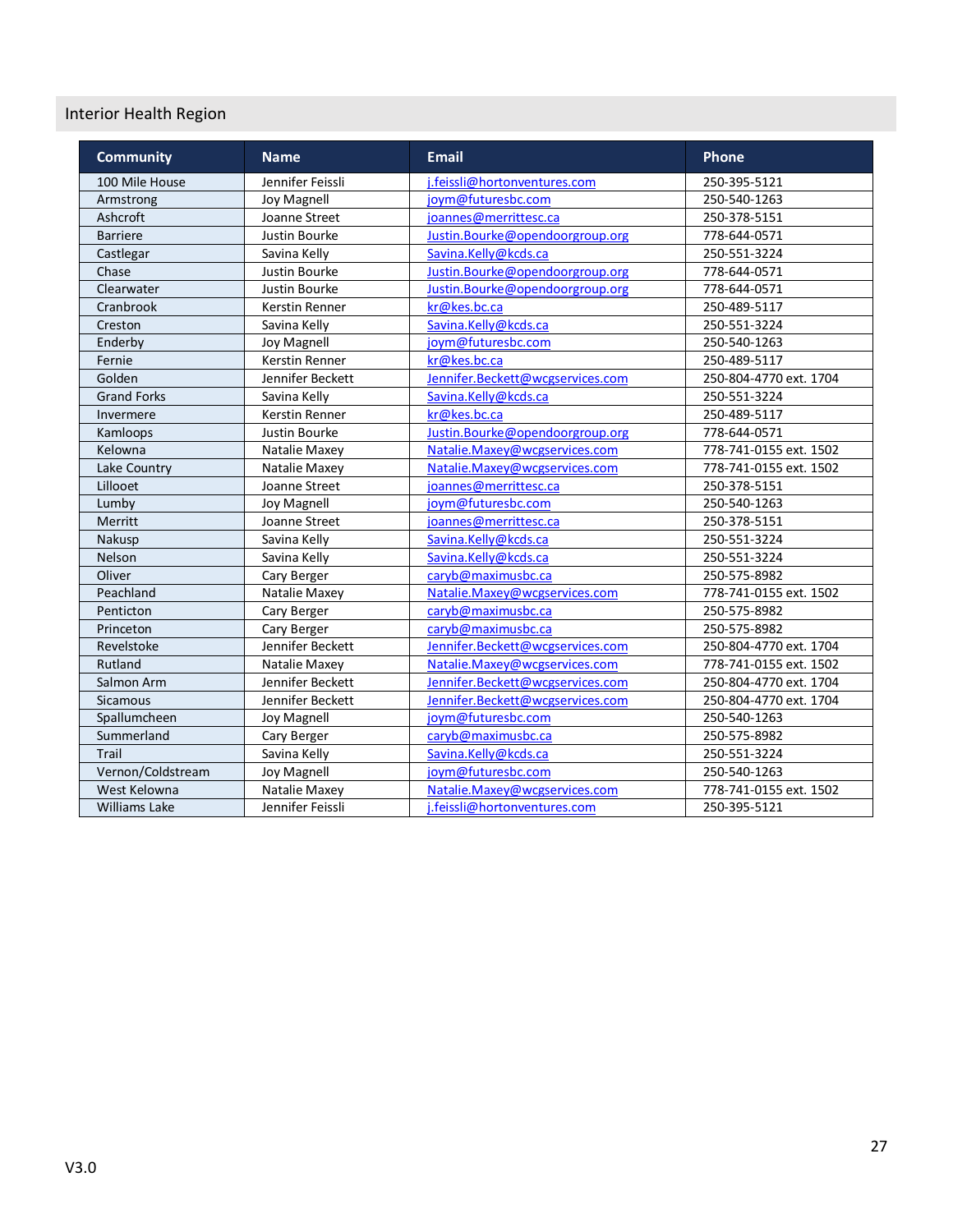# <span id="page-27-0"></span>Island Health Region

| <b>Community</b>    | <b>Name</b>           | <b>Email</b>                  | Phone                  |
|---------------------|-----------------------|-------------------------------|------------------------|
| Campbell River      | Chris Callanan        | chris.callanan@niefs.net      | 250-286-3441           |
| Courtenay           | <b>Brooke Thoburn</b> | brooke@ceas.ca                | 250-334-3119 ext. 307  |
| Duncan              | Marc St. Laurent      | marc.stlaurent@ethoscmg.com   | 250-748-9880           |
| <b>Gulf Islands</b> | Tabatha Golat         | tgolat@beaconcs.ca            | 250-655-5335           |
| Ladysmith           | Marc St. Laurent      | marc.stlaurent@ethoscmg.com   | 250-748-9880           |
| Lake Cowichan       | Marc St. Laurent      | marc.stlaurent@ethoscmg.com   | 250-748-9880           |
| Langford            | Jodi Reid             | jreid@worklink.bc.ca          | 778-535-4110           |
| Nanaimo             | Peter McGee           | p.mcgee@gthiringsolutions.ca  | 250-714-0085 ext. 3023 |
| Parksville          | Lorrie Mohl           | LMohl@careercentre.org        | 250-248-3205 ext. 236  |
| Port Alberni        | Lorrie Mohl           | LMohl@careercentre.org        | 250-248-3205 ext. 236  |
| Port Hardy          | Chris Callanan        | chris.callanan@niefs.net      | 250-286-3441           |
| <b>Port Renfrew</b> | Jodi Reid             | jreid@worklink.bc.ca          | 778-535-4110           |
| Saanich             | Kristy Lauton         | k.lauton@gthiringsolutions.ca |                        |
| Sidney              | Tabatha Golat         | tgolat@beaconcs.ca            | 250-655-5335           |
| Sooke               | Jodi Reid             | jreid@worklink.bc.ca          | 778-535-4110           |
| Tofino              | Lorrie Mohl           | LMohl@careercentre.org        | 250-248-3205 ext. 236  |
| <b>Ucluelet</b>     | Lorrie Mohl           | LMohl@careercentre.org        | 250-248-3205 ext. 236  |
| Victoria            | Kristy Lauton         | k.lauton@gthiringsolutions.ca |                        |

# <span id="page-27-1"></span>Northern Health Region

| <b>Community</b>        | <b>Name</b>      | <b>Email</b>                     | Phone          |
|-------------------------|------------------|----------------------------------|----------------|
| <b>Burns Lake</b>       | Aash Talwar      | aash@pesl.ca                     | 250-567-5785   |
| Chetwynd                | Angela Balkwill  | a.balkwill@hortonventures.com    | 250-788-1025   |
| Dawson Creek            | Angela Balkwill  | a.balkwill@hortonventures.com    | 250-788-1025   |
| <b>Fort Nelson</b>      | Sara Parsons     | sara@employmentconnections.bc.ca | 250-787-0024   |
| Fort St. James          | Aash Talwar      | aash@pesl.ca                     | 250-567-5785   |
| Fort St. John           | Sara Parsons     | sara@employmentconnections.bc.ca | 250-787-0024   |
| Haida Gwaii             | Laurie Chisholm  | chisholm@hseds.ca                | 250-559-0049   |
| Kitimat                 | Susie Barbosa    | susie.kcss@telus.net             | 250-632-6581   |
| Mackenzie               | Tamara Shaw      | Tamara.Shaw@wcgservices.com      | 236-601-9111   |
| <b>Prince George</b>    | Tamara Shaw      | Tamara.Shaw@wcgservices.com      | 236-601-9111   |
| <b>Prince Rupert</b>    | Nina Dickinson   | ninad@hseds.ca                   | 250-624-9498   |
| Quesnel                 | Jennifer Feissli | j.feissli@hortonventures.com     | 250-395-5121   |
| <b>Remote Northwest</b> | Susan Biagi      | Susan@northwestcareers.bc.ca     | 250-638-8108   |
| Robson Valley           | Tamara Shaw      | Tamara.Shaw@wcgservices.com      | 236-601-9111   |
| Smithers                | Jaime Brown      | Jaime.Brown@koparadmin.ca        | 1-877-564-3545 |
| Terrace                 | Susan Biagi      | Susan@northwestcareers.bc.ca     | 250-638-8108   |
| Upper Skeena            | Jaime Brown      | Jaime.Brown@koparadmin.ca        | 1-877-564-3545 |
| Vanderhoof              | Aash Talwar      | aash@pesl.ca                     | 250-567-5785   |